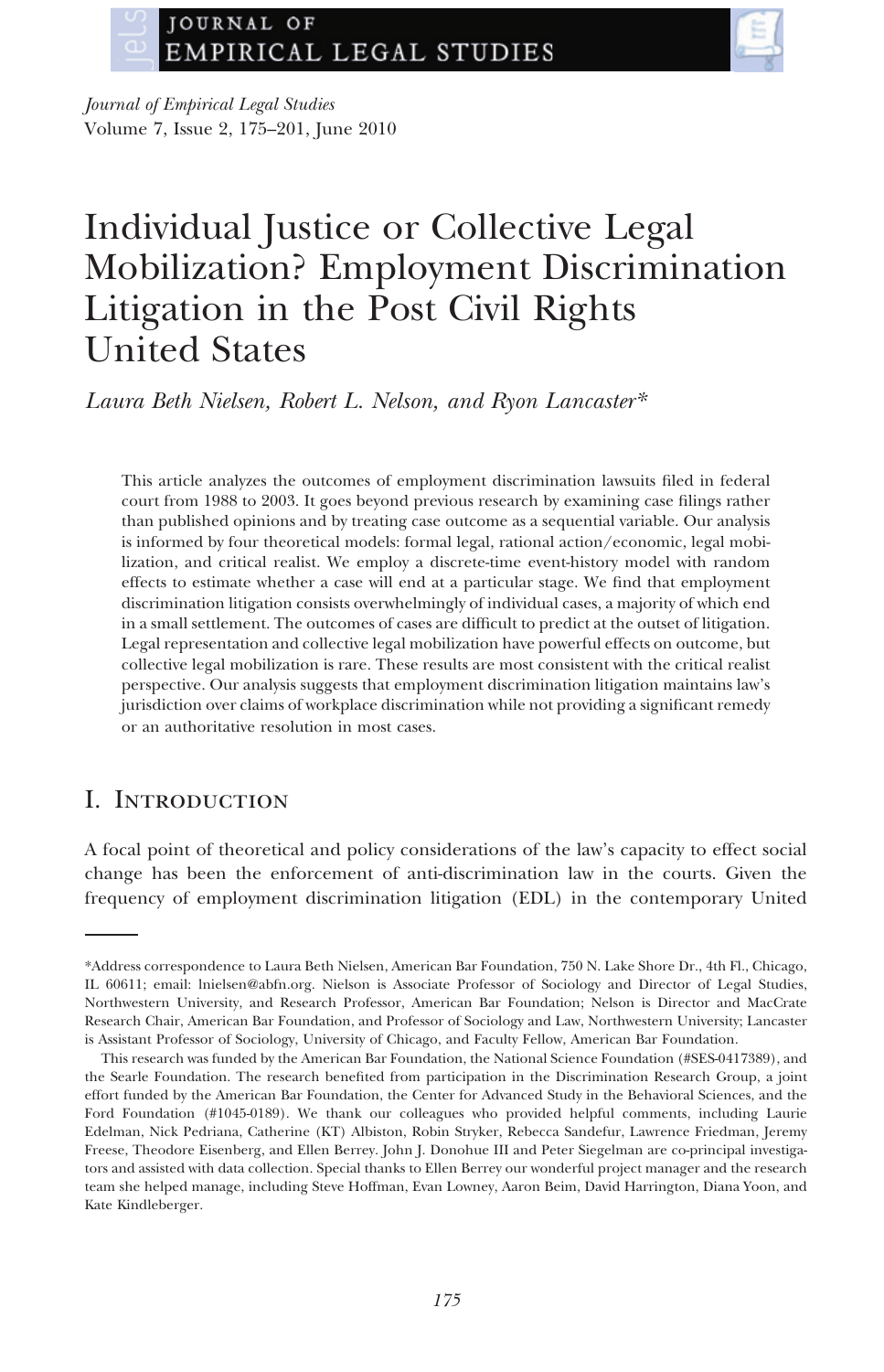States, and its prominence in sociological theories of law, inequality, and social change (Burstein 1991a; Edelman 2005; Edelman & Suchman 1999; Hirsh 2008; Kalev & Dobbin 2006; McCann 1994; Nelson & Bridges 1999; Pedriana & Stryker 2004; Skaggs 2008; Stryker 2007), it is surprising that sociologists have not more systematically examined the processes and outcomes of discrimination lawsuits themselves. The need for such research is all the greater in what some scholars refer to as the post civil rights era in the United States, a time in which anti-discrimination law has shifted from attacking the blatant exclusion of minorities and women from market opportunities to addressing a broader set of protected classes (including the aged and the disabled) from more "subtle" or unconscious forms of discrimination (Bumiller 1988; Donohue & Siegelman 2005; Skrentny 1996, 2002). Discrimination litigation has been a dynamic field in the last two decades, with case filings more than doubling from 1992 to 1997, before declining significantly from 1998 to 2007 (Nielsen et al. 2008). In this period of more numerous and diverse allegations of discrimination, in which there may be greater uncertainty about what the law demands and more uncertainty about how cases will be resolved, it is theoretically and practically important to understand the composition and outcome of discrimination lawsuits. How such cases fare in the courts, and the determinants of case outcomes, are critical to assessing the relationship between law and workplace discrimination, and may implicate the legitimacy of law itself.

Unlike much other empirical scholarship about employment discrimination litigation, which studies the relatively small proportion of cases that lead to published judicial opinions or that otherwise become visible through media coverage, we analyze a large random sample of case filings in federal court in the period 1988–2003. By examining a representative sample of discrimination complaints, from the least visible and most routine cases to the blockbuster trials and settlements that dominate media coverage (Nielsen & Beim 2004), we attempt to more comprehensively assess law's role in processing claims of discrimination. We supplement case file data with in-depth interviews with parties and lawyers from a systematically selected subsample of cases. Rather than analyze litigation outcomes in binary terms (did the plaintiff win or lose?), we analyze case outcomes as a sequential variable. This approach better captures the dynamic character of the litigation process and the dilemmas that parties and courts face in adjudicating claims. By including distinct categories of outcomes that are largely unmeasured and therefore invisible in other research, our analysis more clearly reveals the social organization of discrimination litigation.

We consider four theoretical perspectives on the litigation process that offer explanations of case outcomes, each with different theoretical implications about the relationship between law, workplace discrimination, and social inequality. These are a formal legal perspective, a rational action/economic perspective, a legal mobilization perspective, and a critical realist perspective. Although all four perspectives provide insights into the results, the weight of the evidence supports a critical realist model. A critical realist perspective recognizes that employment discrimination litigation operates as a system of individualized justice, in which the overwhelming proportion of cases raise individual rather than collective claims. As a result, most plaintiffs receive cursory attention in legal process and a limited remedy. While law occupies an apparently central position as the arbiter of claims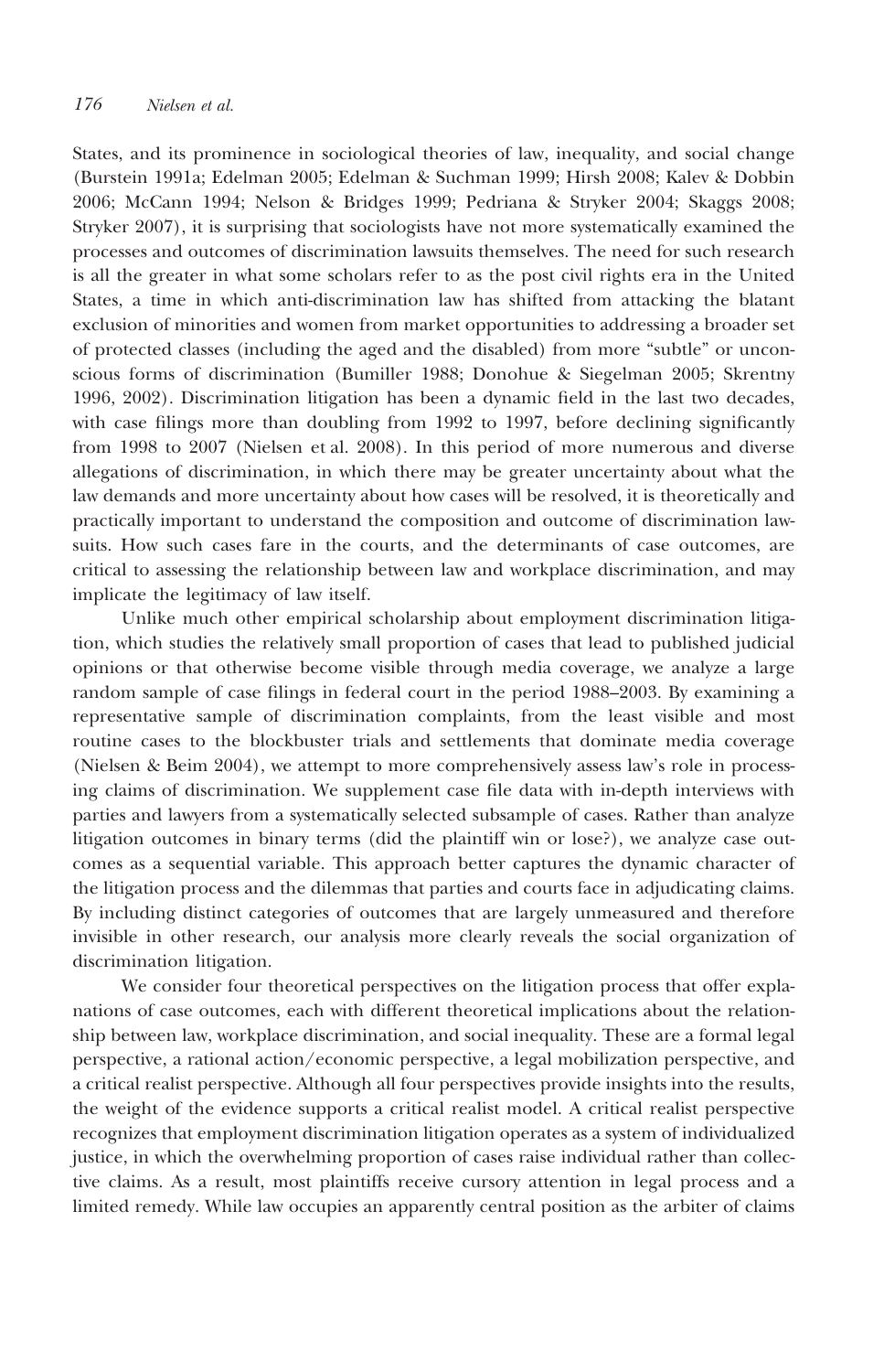about workplace discrimination, it seldom offers an authoritative resolution of whether discrimination occurred.

### II. Theoretical Perspectives on Employment DISCRIMINATION LITIGATION

Employment discrimination lawsuits are distinctive from civil litigation more generally in many respects. First, anti-discrimination law is a welfare-oriented law that explicitly seeks to redress wrongs against certain protected categories of individuals, rather than a statusneutral law that "do[es] not on [its] face ... give special benefits to [a particular] class" (Lempert & Sanders 1986:431–36). While anti-discrimination law protects everyone, it largely is employed by members of traditionally disadvantaged groups and may be seen as a redistributive policy engendering more opposition than other areas of law. It is not surprising, therefore, that legal claims of discrimination are bitterly contested and involve sharply opposing, often subjective, characterizations of what led to a negative personnel decision.

In addition, employment disputes take place in the context of a racially polarized U.S. workplace. Almost one-third of African Americans report that they experienced discriminatory treatment in the last year at least once, compared to a much smaller percentage of white workers (Dixon et al. 2002). White men significantly underestimate how often people of color and women experience offensive treatment at work and in public places (Dixon et al. 2002; Nielsen 2004).

Unlike many civil actions, which focus primarily on economic damages, discrimination claims allege moral *and* legal wrongs. Both parties (plaintiff-employees and defendantorganizations) in employment discrimination litigation seek to have the moral issues dispositively decided. Targets of discrimination typically experience considerable stress (Feagin 1991) and struggle with the decision about whether to complain of discriminatory treatment and take on the mantle of victimhood (Bumiller 1987). These concerns are well-founded because managers and co-workers react with considerable hostility to claims of discrimination; they denigrate workers who allege discrimination even when there is experimentally provided evidence that discrimination played a role in a negative employment outcome (Major & Kaiser 2005).

Requiring plaintiffs to file a charge with the Equal Employment Opportunity Commission (EEOC) before suing in court is also unique to discrimination. The EEOC charging structure is designed to provide an early opportunity for administrative investigation and conciliation and to allow the state to bring certain cases with significant impact, but it also is a hurdle for plaintiffs. The EEOC charge resolution process is itself ambiguous and organizationally constructed by the repeat players in the system (Hirsh 2008) so that most cases end with no agency decision beyond the provision of a right-to-sue letter. Fewer than one in five charging parties obtain any kind of favorable outcome from the EEOC itself. Although the EEOC occasionally provides a remedy and, according to plaintiffs' lawyers, occasionally provides investigative material that may be useful at a later stage of litigation, most often the EEOC process results in considerable delay without producing meaningful investigation or conciliation.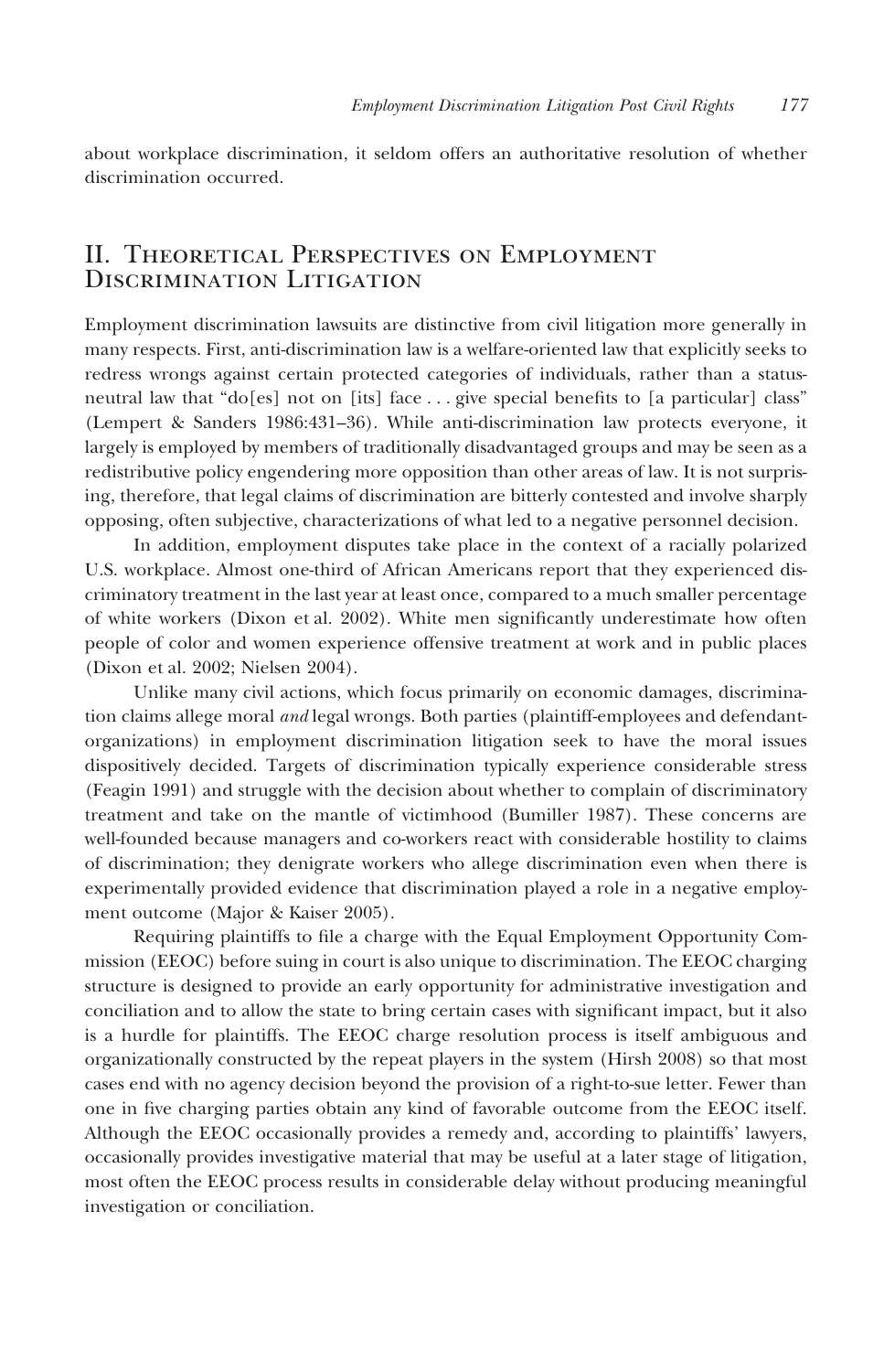### *178 Nielsen et al.*

As with any lawsuit, employment discrimination lawsuits can resolve at different stages. In discrimination cases, what begins as a moral contest over whether discrimination occurred progressively becomes redefined as a shifting set of cost-benefit analyses about how to dispose of a dispute before proceeding to the next, more costly stage. EDL cases are treated more harshly by the courts, with lower levels of settlement rates, higher rates of summary judgment motions against plaintiffs, higher plaintiff loss rates, and higher appellate reversal rates of plaintiff awards than is the case for other kinds of civil litigation (Cecil et al. 2007; Clermont & Schwab 2009; Eisenberg 2004).

The literatures on courts, dispute processing, and legal mobilization suggest four theories that might explain the outcomes of discrimination lawsuits. These perspectives do not produce mutually exclusive predictions but, rather, emphasize different axes of explanation. Therefore, they all contribute to an understanding of how EDL operates. Yet the theories are not equally capable of explaining our results.

### *A. Formal Legal Model*

A formal legal model of EDL holds that legal outcomes should reflect the law on the books. The outcome of a case should be determined by how well a plaintiff meets the formal requirements for making and proving a claim of discrimination. Because different theories of discrimination require different elements of proof, ceteris paribus, a formal legal model suggests that there will be variation in plaintiff success across different legal claims. Because new laws were introduced during the period we are studying, a formal model would predict that we would see changes in outcomes over time. The formal legal model does not consider the social processes that may shape what claims are made or how the contending parties pursue their representation. The formal legal model would assume that the behavior of lawyers in accepting, defending, and settling cases will reflect their knowledge of the law and their prediction of how a judge or jury would decide a case.

### *B. Rational Action/Economic Model*

The field of law and economics has developed models that predict the behavior of parties in litigation based on their calculations of cost and legal uncertainty. The classic model by Priest and Klein (1984) suggests that those cases that are most likely to go to trial are those in which the uncertainty of the outcome is greatest, resulting in a predicted 50 percent success rate at trial. In economists' terms, the uncertainty of outcome in a particular case is an information problem that can be reduced by acquiring additional information about the facts or law of a case, but at the cost of acquiring that information. Priest and Klein recognize that if the parties have different stakes in the outcome, and thus different incentives for the level at which they would invest in a case, the odds might shift. As such, if employers have more to lose in an employment discrimination case, and are willing to invest greater resources to bring cases to successful conclusion at trial, they would enjoy higher trial success rates. Other economists have noted that asymmetries in information about the validity of claims among the parties can also lead to varying levels of plaintiff success rates at trial (Shavell 1996).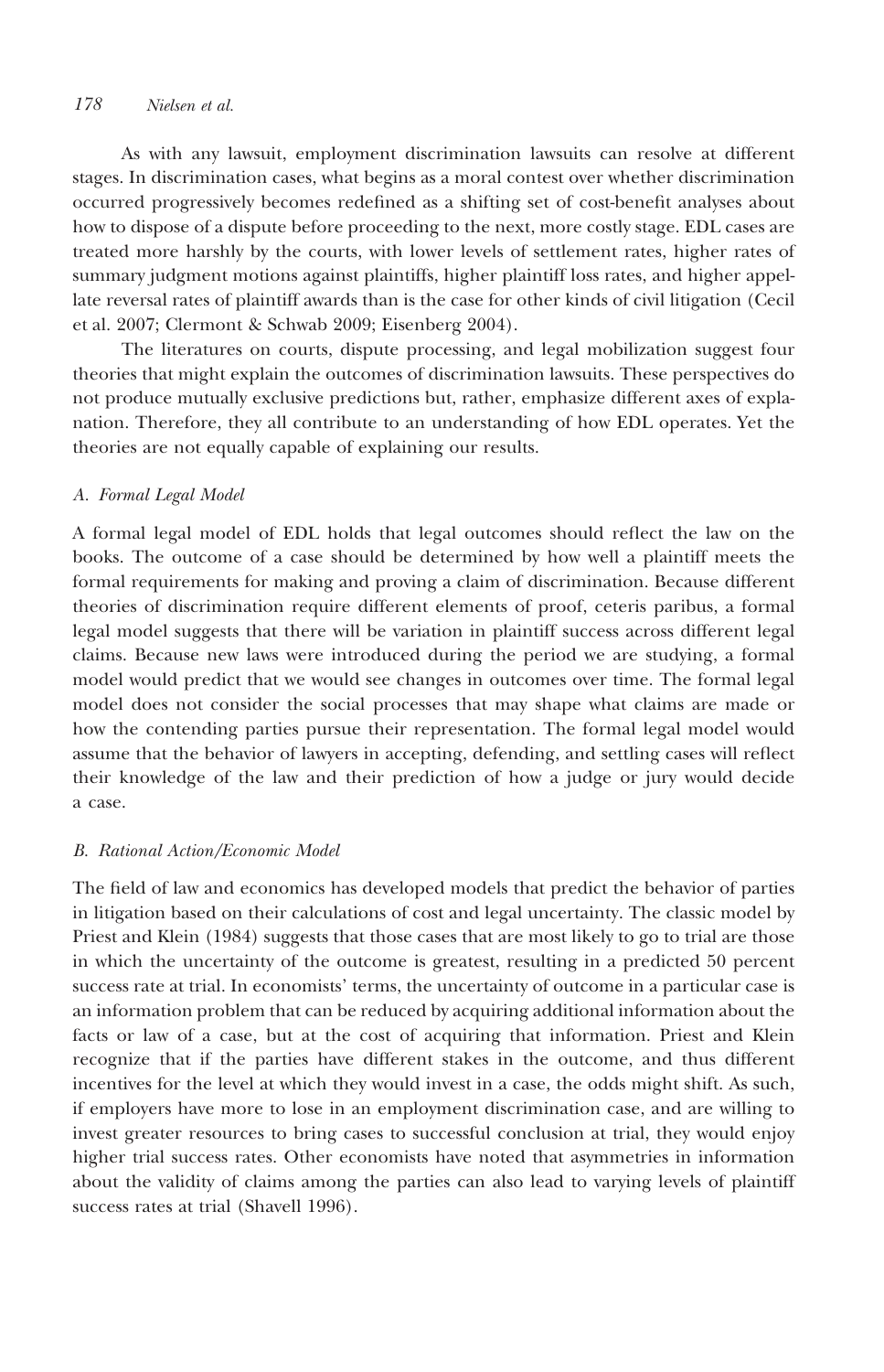General economic conditions affect litigation as well. Donohue and Siegelman (1991) show that plaintiffs are more likely to sue for discrimination when the unemployment rate is high and they have fewer options in the labor market. While this model worked well for the 1972 to 1987 period, they found that the model did not hold during the 1990s after the passage of the Civil Rights Act of 1991. The 1991 Act provided the possibility of compensatory damages in addition to back-pay damages, and thus loosened the connection between litigation incentives and labor market conditions (Donohue & Siegelman 2005). Donohue and Siegelman also suggest that as the number of lawsuits filed increases, the average quality of cases will decline, because the growth reflects a greater proportion of plaintiffs with weaker cases making the decision to litigate.

Rational action/economic models move beyond formal law in making predictions about litigation outcomes, but are limited to considerations of cost. This model would predict that we would see a high proportion of small settlements because it reflects the true value of claims discounted by the uncertainty of winning and the cost of litigating. Economic models would not predict variations in outcome across theories of discrimination, across social groups, or over time, except as these correlate with differences in cost considerations.

#### *C. Legal Mobilization*

Theories of legal mobilization examine the conditions under which ordinary citizens turn to law (Bumiller 1988; Merry 1990; Sarat & Kearns 1995; Zemans 1983), the different ways in which law operates to achieve social change, and the likely impact of law (Stryker et al. 1999; Zemans 1983). Some scholars explicitly link social movement theory with theories of legal mobilization, characterizing discrimination lawsuits as social movement tactics "within proper channels" (Burstein 1991a) and arguing that law can be effectively mobilized on behalf of disadvantaged groups (Albiston 2005a; Burstein 1991a; McCann 1994). These scholars emphasize the importance of resources (including federal government intervention), the synergy with other social movement activity (Pedriana & Stryker 2004), and the efficacy of litigation generally (Kalev & Dobbin 2006), and class actions in particular (Skaggs 2008), for remedying race-gender inequality in organizations and industries.

The driving force in the legal mobilization model is *collective action*, typified in litigation by the class action or the test case that seeks to alter an industry practice that limits the employment opportunities of protected groups. The legal mobilization model suggests (1) that collective legal mobilization makes up a substantial segment of the docket of employment discrimination cases and (2) that cases that incorporate collective mobilization will be more successful. It follows that groups who are more effective at legal mobilization will enjoy greater success in litigation. The legal mobilization framework also recognizes the significance of organized resistance to change, whether in the form of efforts by conservative groups to employ anti-discrimination law (Burstein 1991b) or to appoint federal judges who would narrow the scope of anti-discrimination law or to the effect of conservative political environments on the decisions of judges and juries in discrimination cases.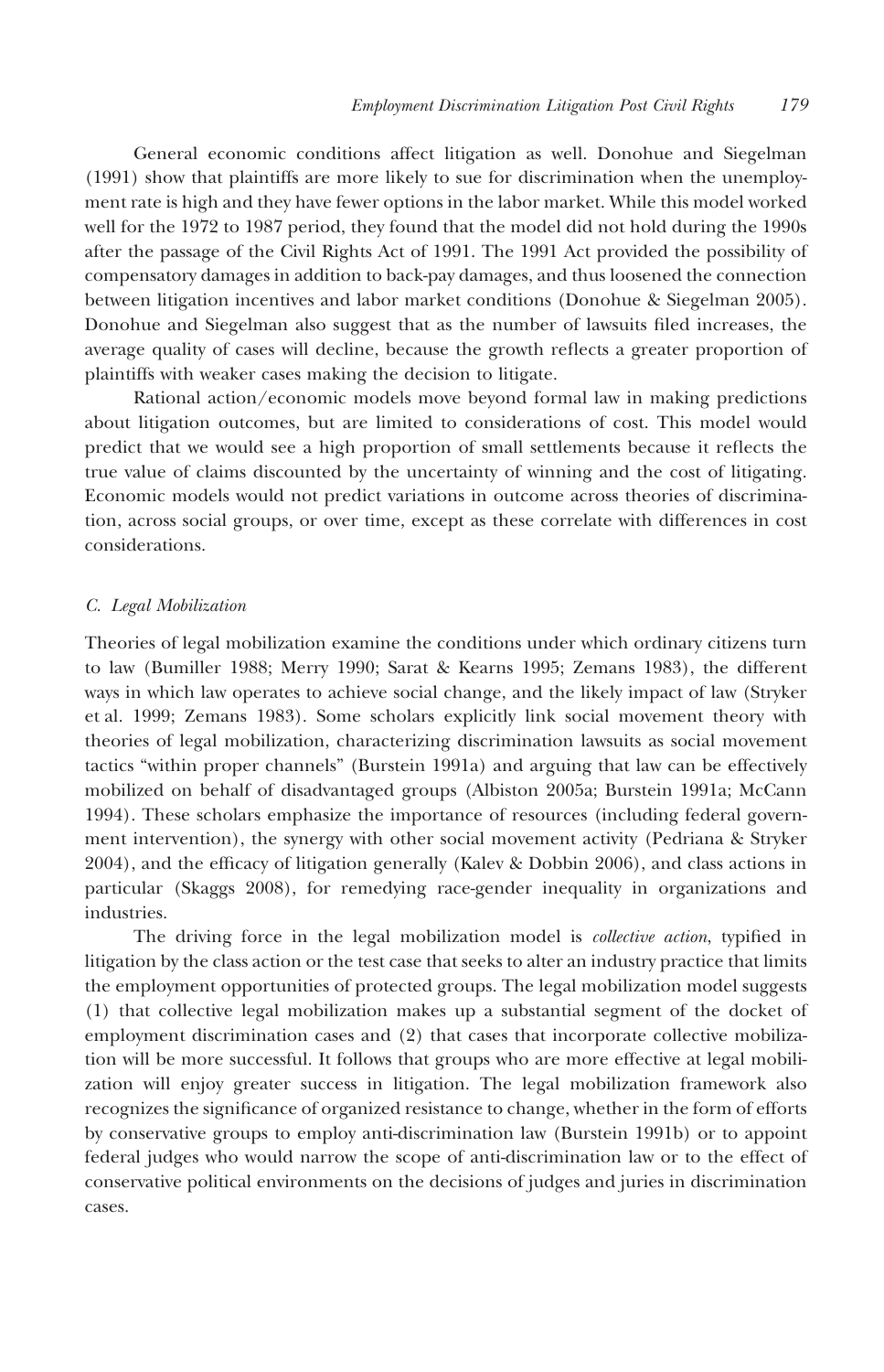### *D. Critical Realist*

Whereas the legal mobilization framework may be thought of as being "optimistic" on the prospect of social change through litigation, what we call the critical realist framework is more "pessimistic." Drawing from legal realism, which suggests that judicial decision making is indeterminate (Gulati & Nielsen 2006; Kalman 1986; Llewellyn 1931, 1950), the critical realist perspective on EDL asserts that the indeterminacy of discrimination claims is inherent in the nature of the claim. Thus, while there may be some clear instances of "frivolous" cases or "smoking gun" cases, most cases fall in between. Costly investigation and adjudication are the only way to determine the strengths of a case. Although the critical realist agrees with the economist that the stakes in most cases are not large enough to persuade the parties to proceed, with the result that many cases will settle, the critical realist sees the social organization of litigation systematically working against certain parties and social groups. Plaintiffs, as one-shot litigants, are at a serious disadvantage compared to defendants, who more often are repeat players (Galanter 1974). Socially privileged groups, in better-paying jobs, with more education, with more influence within the work organization, will convert these social resources into legal resources. As a result, they should enjoy greater success in litigation. More fundamentally, critical realism recognizes the constructed nature of the "stakes" in a discrimination case, which are determined not by the intellectual complexity of the issues raised but by the social status of the parties involved (Katz 1977). The "critical" aspect of this approach recognizes the authority of law to claim jurisdiction over these disputes even as the empirical evidence demonstrates that these apparatuses simply process claims rather than authoritatively resolve them.

The "realist" aspect of this theoretical approach recognizes the broader social context in which the EDL framework exists. Even though the litigation system embodies unequal systems of power and privilege, it is unlikely that it will soon be replaced with something else. Although there may be possibilities within the existing framework to use law to more successfully advance workplace justice, the mere existence of this apparatus may displace other possible strategies of reform.

The four theories have implications for the relationship between law and workplace discrimination. The formal legal model suggests that law is doing what the legislature intended it to do it in combating employment discrimination. The rational action/ $\theta$ economic model suggests that law is doing what is economically rational to combat discrimination. From this perspective, there may be inefficiencies in the system that allow some weak cases to proceed, while some strong cases do not, but the rational action perspective largely sees courts and lawyers as acting rationally to screen and prosecute cases appropriately. Legal mobilization theorists suggest that litigation may be effective in ameliorating discrimination if EDL incorporates mobilization tactics. Critical realists connect the outcomes of cases to law's role in preserving existing hierarchies in the workplace. If EDL is the focal point for contesting workplace discrimination, but the law typically does not provide a meaningful adjudication of a case or remedy for harm, then law may function primarily to legitimate current workplace practices.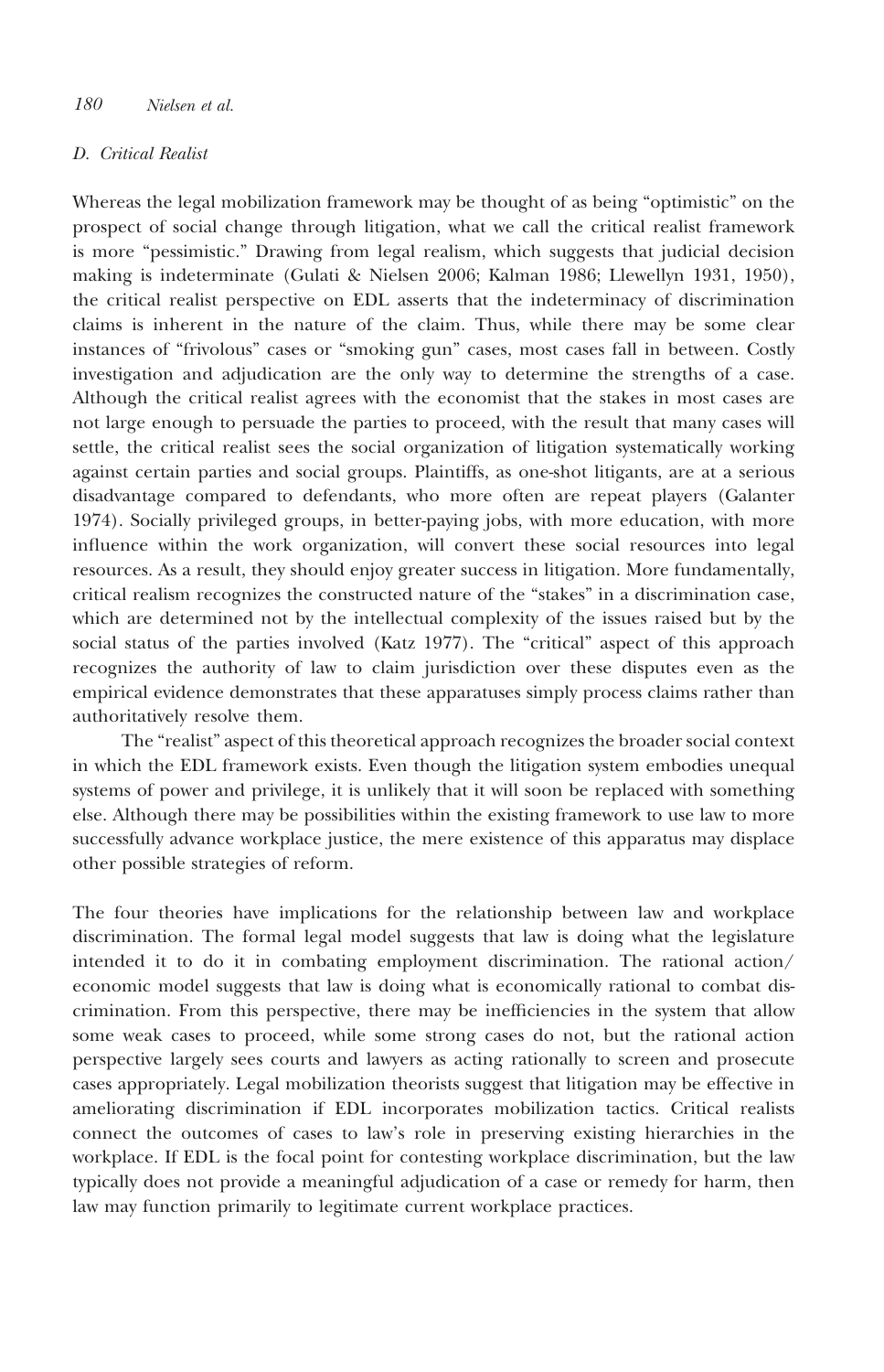### III. RESEARCH DESIGN AND DATA

### *A. Methodology and Data*

Our project draws on three data sets. The first is an expanded replication of Donohue and Siegelman's earlier research on employment discrimination case filings. We collected a random sample of employment civil rights cases filed in federal courts between 1988 and 2003 in seven regionally diverse federal districts: Atlanta, Chicago, Dallas, New Orleans, New York City, Philadelphia, and San Francisco (see Donohue & Siegelman 1991, 1993, 1995). These districts contain about 20 percent of all filings, capture variation in legal and social context, and, for cost considerations, are located close to federal records depositories. Three-hundred cases were drawn from the list of all civil employment discrimination cases (classified as nature of suit code "442") in these districts from 1988 to 2003 compiled by the Administrative Office of the U.S. Courts (AOUSC) in each city, yielding a sample of 2,100 total cases. We derived sampling weights by district based on the total number of employment discrimination case filings in each district. This article examines only closed cases  $(N=1,805)$  with all required key variables for this analysis, producing a final sample for analysis of 1,672 cases.

We developed an extensive coding form and trained teams of coders for each site. The same data-collection manager supervised and trained coders in each location. Ten percent of the cases were coded independently by different coders to allow tests of intercoder reliability. In 94 percent of cases there was agreement between coders on case outcome, the dependent variable in this analysis. Manually coding a random sample of case filings provides far more valid and representative data, but the approach faces some limitations because publicly available files can be incomplete due to misfiling or poor record keeping.

A second data set consists of more than 100 in-depth interviews with plaintiffs, defendants, and their lawyers. We randomly drew a subsample of cases from our filings sample in two districts.<sup>1</sup> Where possible, we interviewed opposing parties and lawyers in the same case. The interviews were taped, transcribed, and coded.

A third set of data we make limited use of here is the confidential charge data file obtained from the EEOC for the years 1991–2002, which contains the universe of complaints submitted to the EEOC or state fair employment agencies (Lancaster et al. 2006). In some 85 percent of cases in the court filings data set we were able to obtain a match to the EEOC charge file. For cases from 1995 on, we are able to use the EEOC priority handling code, described below, contained in the EEOC charge file as a predictor of the outcome of lawsuits.

#### *B. Independent Variables*

The case filings data, combined with data from matching EEOC charges, provide us with several independent variables that the theoretical models suggest will be important determinants of case outcomes or that are logically necessary control variables. The means and

<sup>1</sup> We constructed a 4 ¥ 4 table with basis of discrimination (race, sex, age, and disability) cross-tabulated with outcomes (dismissed, early settlement, late settlement, and trial) and then randomly drew within each of the 16 cells for willing participants.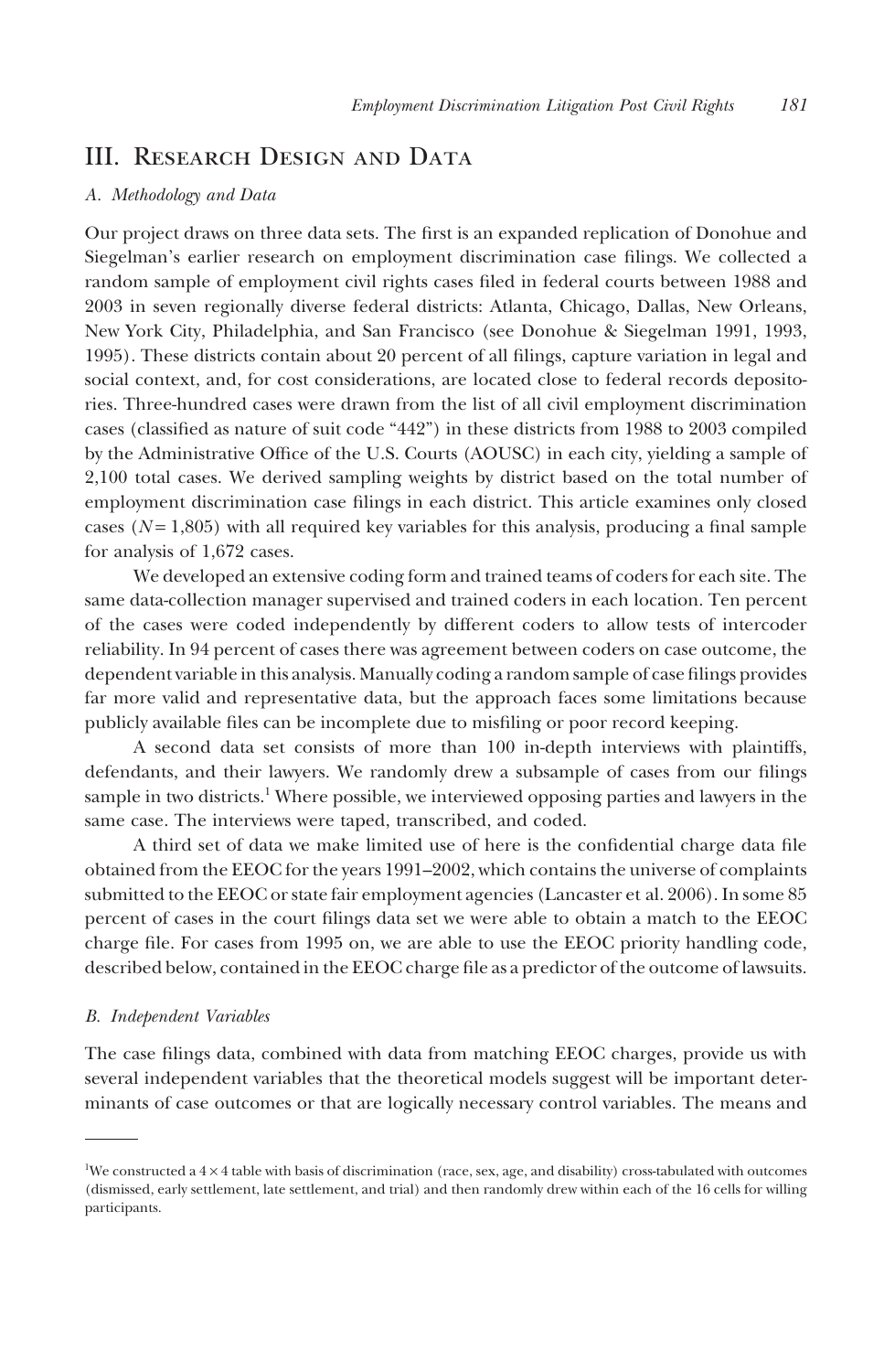standard deviations for all independent variables are shown in the Appendix. These include: (1) plaintiff characteristics, including race, gender, occupational status, and age; the industry and public or private status of the employing organization; the tenure of plaintiffs in their position and their union status; (2) the legal theories invoked in a case as measured in a variable that combined statute and type of discrimination involved; (3) case characteristics, including the issue raised in the case (hiring, firing, etc.); an index of legal effort that ranged from 0 to 3 (one point each was awarded if a file contained depositions, expert testimony, and/or statistical evidence; the variable was only computed for cases that proceeded to motions for summary judgment); whether the case alleged discriminatory actions by specific individuals; and whether the case alleged a disparate impact theory of discrimination; (4) the treatment of the charge that preceded the lawsuit by the EEOC, as well as the EEOC priority code for cases filed after 1995; (5) legal representation, including whether plaintiffs were represented by a lawyer throughout the litigation, were pro se (i.e., they represented themselves) throughout, or filed pro se and obtained counsel during the course of litigation; (6) measures of collective legal mobilization, including whether a case was a certified class action, whether there were multiple plaintiffs, whether the EEOC joined the lawsuit as a party, and whether the plaintiff was represented by a public-interest law firm; (7) jurisdiction: the seven federal districts in which we coded case filings; (8) year: 1988–2003; and (9) the political party of the presiding judge, as measured by the party of the appointing president.

It is important to note that we attempted in the coding of case files to construct valid measures of what can be conceived of as a latent or unmeasured variable of the "quality" of a case. Several of our measures might capture aspects of this variable, including the index of legal effort, the outcome of a case in the EEOC, and the EEOC priority code, but none is definitive. We attempted, without success, to have coders provide a subjective rating of the strength of a case, but we learned that there are inherent limitations to case files as a source of indicators about the "merits" of a case. Unlike some medical malpractice research in which medical records can be sent to medical professionals to assess, the merits of the case in employment discrimination depend on subjective assessments of job performance and the meaning of employer actions. Even where such records were included in the file, there is no standard for keeping employment records that would allow us to evaluate personnel files like a medical professional can do using agreed upon standards of care. We coded sets of documents constructed by the adversarial process of which they are a part. The relationship between those documents and a "good" or "bad" case are difficult to discern.

### *C. Dependent Variable*

We sought to systematically analyze the dynamic character of EDL by constructing a set of sequential outcome variables that we identified through our interviews with lawyers and their clients. We coded six mutually exclusive outcomes: (1) dismissed, (2) early settlement, (3) summary judgment loss for plaintiff, (4) late settlement, (5) trial win for plaintiff, and (6) trial loss for plaintiff. Here, we describe the legal process that leads up to these outcomes and our methodology for analyzing outcomes.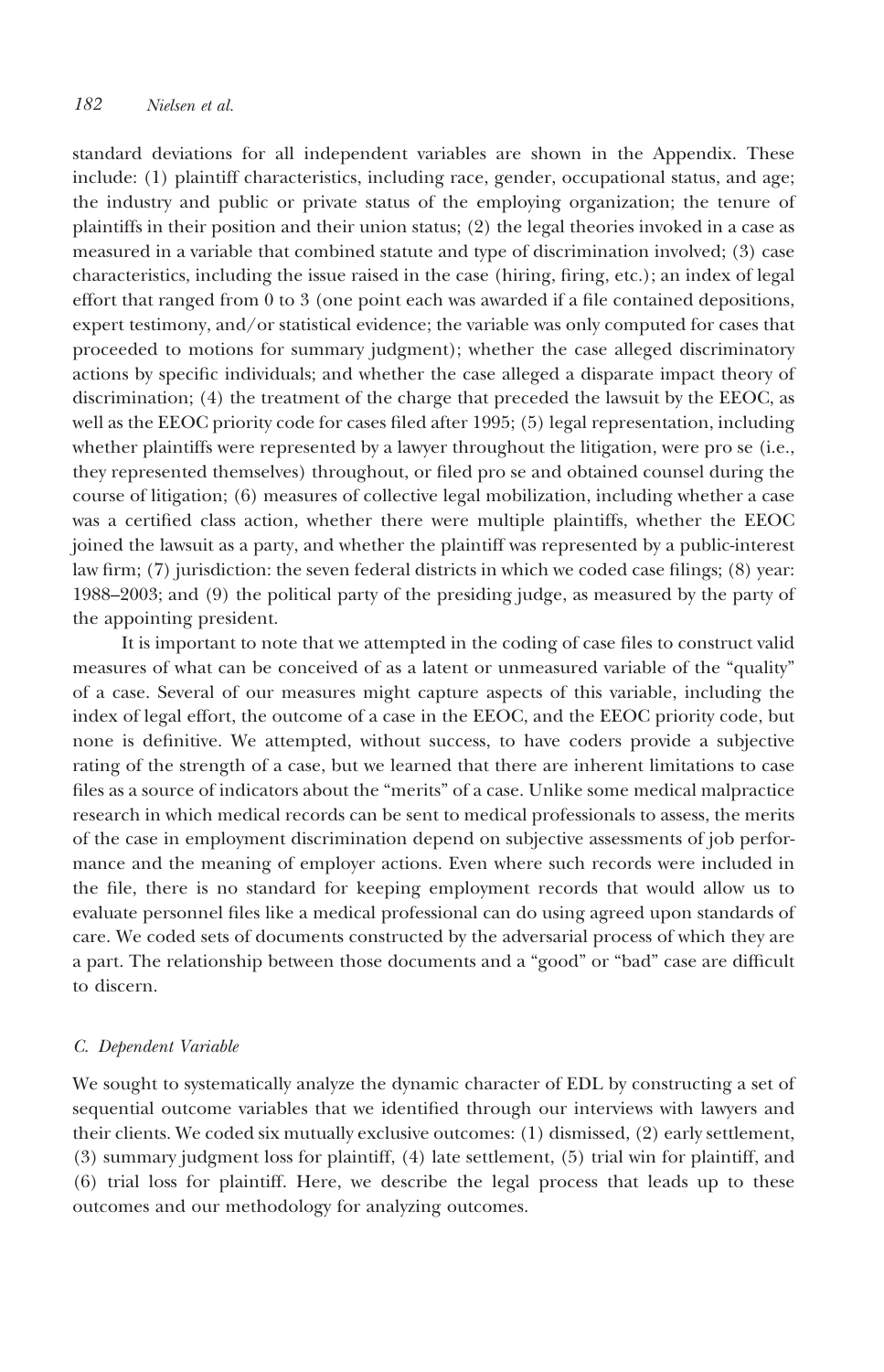Individuals filing a claim of employment discrimination in federal court must first file a charge with the EEOC or state fair employment practice administration (FEPA) and obtain a right-to-sue letter (see Hirsh 2008; Lancaster et al. 2006). Once in federal court, a plaintiff's case is classified as "dismissed" if it is involuntarily disposed of without trial of the issues (Rules 12 and 41, Federal Rules of Civil Procedure). Such cases typically are dismissed for the plaintiff's failure to state a claim, failure to serve the defendant, or for want of prosecution. These fundamental legal flaws often result from plaintiff misunderstanding. If the plaintiff has counsel and the case is dismissed, the plaintiff recovers nothing and may bear attorney fees and court costs.<sup>2</sup>

The next three outcomes—"early settlement," "plaintiff loss on all counts of summary judgment," and "late settlement"—are defined in reference to the motion for summary judgment (Rule 56, Federal Rules of Civil Procedure). During the discovery period (when the parties request, acquire, and analyze the opposing party's evidence), the defendantorganization makes a decision about whether to file a motion for summary judgment. In such a motion, the defendant argues that there is no material issue of fact to be adjudicated and that the judge should rule in favor of the defendant as a matter of law. If a case resolves through settlement prior to the motion for summary judgment, we code it as an "early settlement." If the defendant-organization files and wins on all counts of the motion for summary judgment, the plaintiff loses and bears attorney fees and court costs and is coded as "plaintiff loses all counts on motion for summary judgment." Plaintiffs may appeal the summary judgment ruling, but seldom prevail on appeal (Clermont & Eisenberg 2001; Clermont & Schwab 2004, 2009). If even one part of the plaintiff's complaint survives motion for summary judgment, the case continues forward for trial. If some portion of the case survives the motion for summary judgment and then settles, we code the case a "late settlement."

Surviving a motion for summary judgment may seem like a proxy for the quality of the case because it means a federal judge has looked into the case and made a determination that the case should continue. But we know parties sometimes engage in strategic settlement to dispose of strong cases early in the process (Albiston 1999; Albiston & Nielsen 2007), and surviving a motion for summary judgment is not a review on the merits of a case. How far a case proceeds may also affect litigants' perceptions of "procedural justice" (whether they feel they had an opportunity to be heard in court) (Tyler 1990), which is a theme we explore in other work. For this article, we simply note that plaintiffs are not necessarily uniformly better off if their case is prolonged. Finally, cases may proceed to trial before a judge or a jury. We code these cases as a plaintiff trial win if the plaintiff wins any part of a verdict.

After analyzing the distribution of case outcomes, we use discrete-time event-history models with a random-effects term to estimate the probability that a case will end at a particular stage as a function of the effects of independent variables, *net of the odds that a case has survived to that point*. The use of an event-history model captures the sequential nature of the litigation process and allows us to vary the coefficients for each stage of the litigation

 $^2$ In a small fraction of these cases, the cases were dismissed "without prejudice," meaning the plaintiff could file again if he or she wished, typically when the plaintiff failed to first pursue administrative remedies with the EEOC or a FEPA.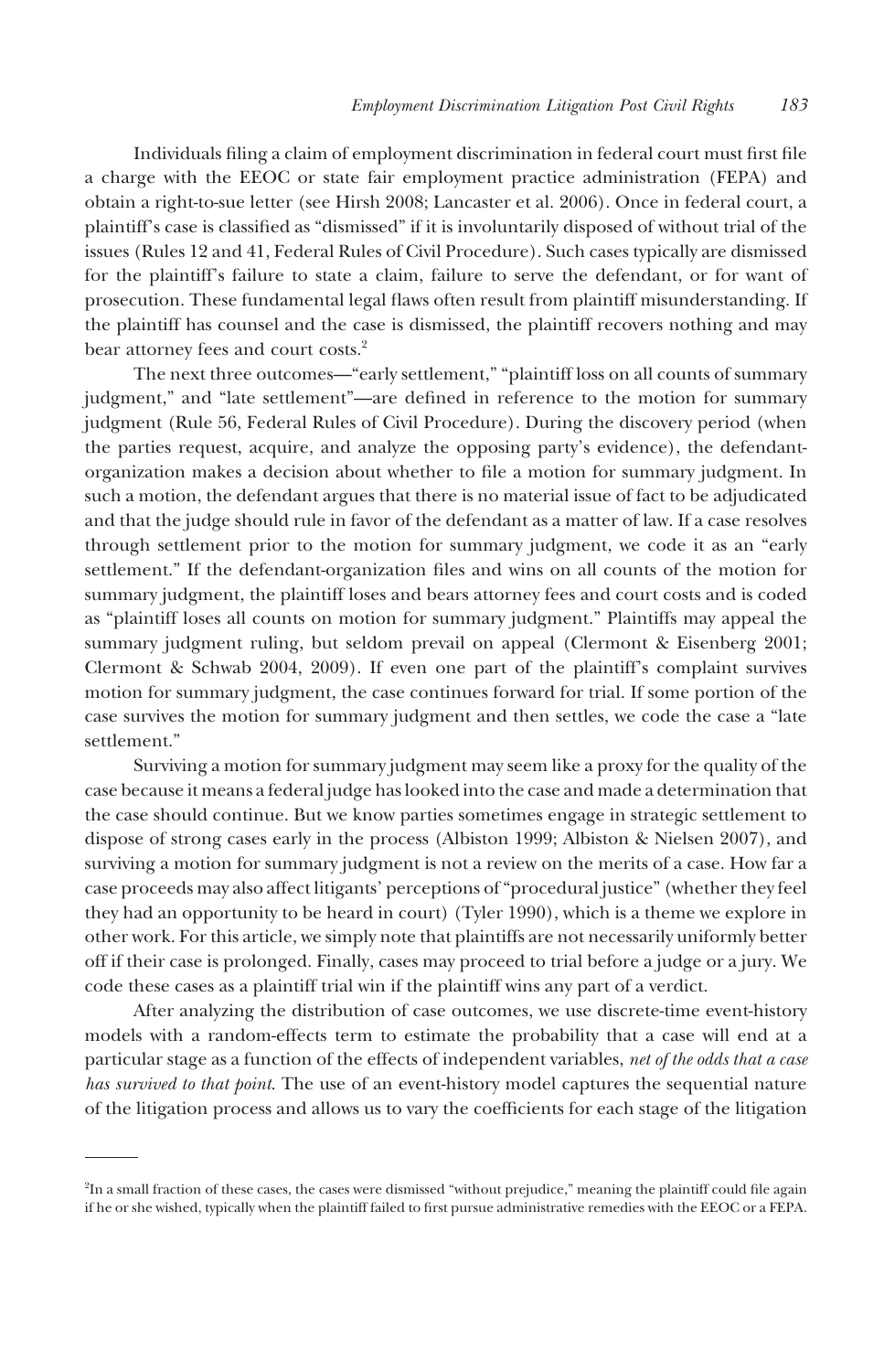### *184 Nielsen et al.*

process. In this sense, it is an improvement over simple logistic or probit models that do not allow for multiple litigation outcomes.<sup>3</sup> Because we are concerned with the likelihood that a case will end at each given stage, we use each stage as the time period. This implies that we model the hazard rate that a case will end at each stage or continue on to the next stage. The event-history model also allows us to introduce a random-effects term, which controls for case-specific variation in the error term. Given the small number of cases that survive to trial, it was necessary to limit our analysis to the first four sequences of litigation: dismissal, early settlement, plaintiff loss on summary judgment, and late settlement.

Thus, the model summarized in Table 1 and analyzed in greater depth in the section that follows contains 3,778 observations, which equals the total number of cases at risk of concluding in the first four sequences. That is, all 1,672 cases were at risk of ending in dismissal; plus the 1,355 that survived dismissal and were at risk of ending in early settlement; plus the 522 cases that progressed past early settlement that might have ended in a loss on summary judgment; plus the 229 cases that survived past the motion for summary judgment and might have ended in late settlement. For the final stage, we model those cases that ended in a late settlement against the 100 cases that continued to trial. While discrete-time event-history models are appropriate for estimating the probability of sequenced events, levels of significance for coefficients will be affected by how many cases survive to a given stage.<sup>4</sup> The coefficients presented in Table 1 estimate the effect of each variable on the hazard rate of a case ending at each specific stage, given that it has already reached that stage.

### IV. RESULTS

### *A. The Distribution of Case Outcomes*

Figure 1 diagrams the sequence of case outcomes from our sample. A significant proportion of cases (some 19 percent) are dismissed. By far the most frequent outcome is early settlement, which makes up one-half the entire sample of closed filings (50 percent). Most parties seek to avoid the risks associated with investing in a motion for summary judgment and resolve their claims prior to the filing of a motion. Of the cases that do not settle early, plaintiffs lose the motion for summary judgment in more than one-half the cases (57 percent of remaining cases, or 18 percent of filings overall). In the 14 percent of cases that remain active after the disposition of the motion for summary judgment, more than one-half (57 percent of remaining cases, or 8 percent of filings overall) settle before a trial

<sup>3</sup> A limitation of discrete-time models is that they treat the occurrence of events as sequentially instantaneous without accounting for the real elapsed time and temporal dependence between events. The analysis could be further refined in future analyses by employing a competing risks model that accounts for the passage of real time.

<sup>4</sup> We ended up using the discrete-time event-history model because it allowed us to control for case-specific variation, as well as simultaneously estimating the likelihood of a case ending at each stage. However, to test the robustness of our results, we also ran models that were specified as sequential logits, sequential probits, multinomial logits, multinomial probits, and conditional logits. In each of these specifications, we observed the same patterns in direction and significance in our coefficients, indicating that our results are not due to the specific model.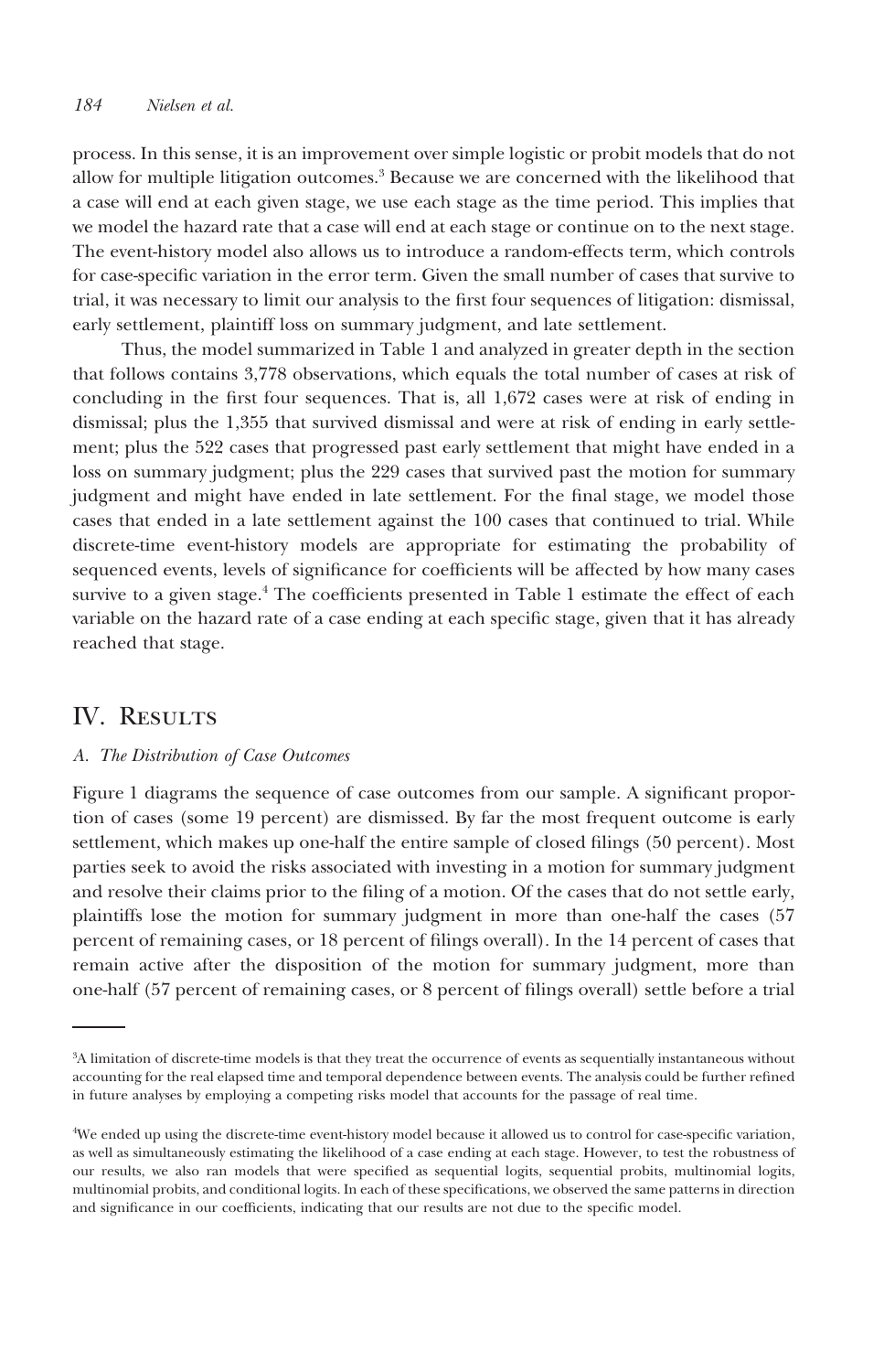| Table 1:                                    |                                                                                                                                                         | Discrete-Time Random-Effects Event-History Model of Litigation Outcomes                                                                                                                                                                                                                              |                                                                                                                                                            |                                                                                                                                                                                                                                                                                                                                    |                                                                                                                   |                                                                                                                                                                                                                                                                                                      |                                                                                                        |                                                                                                                                                                                                   |
|---------------------------------------------|---------------------------------------------------------------------------------------------------------------------------------------------------------|------------------------------------------------------------------------------------------------------------------------------------------------------------------------------------------------------------------------------------------------------------------------------------------------------|------------------------------------------------------------------------------------------------------------------------------------------------------------|------------------------------------------------------------------------------------------------------------------------------------------------------------------------------------------------------------------------------------------------------------------------------------------------------------------------------------|-------------------------------------------------------------------------------------------------------------------|------------------------------------------------------------------------------------------------------------------------------------------------------------------------------------------------------------------------------------------------------------------------------------------------------|--------------------------------------------------------------------------------------------------------|---------------------------------------------------------------------------------------------------------------------------------------------------------------------------------------------------|
|                                             |                                                                                                                                                         | Dismissal                                                                                                                                                                                                                                                                                            |                                                                                                                                                            | Early Settlement                                                                                                                                                                                                                                                                                                                   |                                                                                                                   | Summary Judgment Loss                                                                                                                                                                                                                                                                                |                                                                                                        | Late Settlement                                                                                                                                                                                   |
|                                             | $\mathscr{B}$                                                                                                                                           | Robust Z Score                                                                                                                                                                                                                                                                                       | $\mathscr{G}$                                                                                                                                              | Robust Z Score                                                                                                                                                                                                                                                                                                                     | $\mathscr{B}$                                                                                                     | Robust Z Score                                                                                                                                                                                                                                                                                       | $\mathscr{B}$                                                                                          | Robust Z Score                                                                                                                                                                                    |
| Plaintiff Characteristics                   |                                                                                                                                                         |                                                                                                                                                                                                                                                                                                      |                                                                                                                                                            |                                                                                                                                                                                                                                                                                                                                    |                                                                                                                   |                                                                                                                                                                                                                                                                                                      |                                                                                                        |                                                                                                                                                                                                   |
| Other nonwhite                              |                                                                                                                                                         |                                                                                                                                                                                                                                                                                                      |                                                                                                                                                            |                                                                                                                                                                                                                                                                                                                                    |                                                                                                                   |                                                                                                                                                                                                                                                                                                      |                                                                                                        |                                                                                                                                                                                                   |
| <b>Black</b>                                |                                                                                                                                                         |                                                                                                                                                                                                                                                                                                      |                                                                                                                                                            |                                                                                                                                                                                                                                                                                                                                    |                                                                                                                   |                                                                                                                                                                                                                                                                                                      |                                                                                                        |                                                                                                                                                                                                   |
| Male                                        | $\begin{array}{c} 0.0440^{\dagger}\\ 0.335\\ 0.303^{\dagger} \end{array}$                                                                               |                                                                                                                                                                                                                                                                                                      |                                                                                                                                                            |                                                                                                                                                                                                                                                                                                                                    |                                                                                                                   |                                                                                                                                                                                                                                                                                                      |                                                                                                        |                                                                                                                                                                                                   |
| Manager/professional                        |                                                                                                                                                         |                                                                                                                                                                                                                                                                                                      |                                                                                                                                                            |                                                                                                                                                                                                                                                                                                                                    |                                                                                                                   |                                                                                                                                                                                                                                                                                                      |                                                                                                        |                                                                                                                                                                                                   |
| Sales, services, office                     | $0.018$<br>-0.212<br>-0.023*                                                                                                                            | $\begin{array}{l} (1.91)\\ (1.27)\\ (1.66)\\ (1.60)\\ (1.60)\\ (2.08)\\ (3.09)\\ (4.57)\\ (5.09)\\ (6.01)\\ (7.01)\\ (8.02)\\ (9.01)\\ (1.01)\\ (1.01)\\ (2.01)\\ (3.02)\\ (4.01)\\ (5.01)\\ (6.01)\\ (7.01)\\ (8.01)\\ (9.01)\\ (1.01)\\ (1.01)\\ (1.01)\\ (2.01)\\ (3.01)\\ (4.01)\\ (5.01)\\ (6.$ | $\begin{array}{c} 0.172 \\ -0.056 \\ -0.087 \\ -0.593^{***} \\ -0.137 \\ -0.023^{***} \\ -0.023^{***} \\ -0.029^{***} \\ -1.126^{***} \\ \end{array}$      | $\begin{array}{l} (0.99) \\ (0.24) \\ (0.53) \\ (0.515) \\ (0.76) \\ (0.76) \\ (0.76) \\ (0.43) \\ (0.43) \\ (0.45) \\ (0.45) \\ (0.45) \\ (0.45) \\ (0.45) \\ (0.45) \\ (0.45) \\ (0.45) \\ (0.45) \\ (0.45) \\ (0.45) \\ (0.45) \\ (0.45) \\ (0.45) \\ (0.45) \\ (0.45) \\ (0.45) \\ (0.45) \\ (0.45) \\ (0.45) \\ (0.45) \\ (0$ | $0.402$<br>$0.901*$<br>$0.38$<br>$0.176$<br>$0.095$<br>$-0.005$                                                   |                                                                                                                                                                                                                                                                                                      |                                                                                                        | $\begin{array}{l} (0.96)\\ (1.17)\\ (0.67)\\ (0.71)\\ (0.83)\\ (0.83)\\ (0.85)\\ (0.16)\\ (0.16)\\ (3.17) \end{array}$                                                                            |
| Age                                         |                                                                                                                                                         |                                                                                                                                                                                                                                                                                                      |                                                                                                                                                            |                                                                                                                                                                                                                                                                                                                                    |                                                                                                                   |                                                                                                                                                                                                                                                                                                      |                                                                                                        |                                                                                                                                                                                                   |
| Job tenure                                  | $-0.018$                                                                                                                                                |                                                                                                                                                                                                                                                                                                      |                                                                                                                                                            |                                                                                                                                                                                                                                                                                                                                    | $0.031\,^*$                                                                                                       |                                                                                                                                                                                                                                                                                                      |                                                                                                        |                                                                                                                                                                                                   |
| Member of union                             | $-0.459$                                                                                                                                                |                                                                                                                                                                                                                                                                                                      |                                                                                                                                                            |                                                                                                                                                                                                                                                                                                                                    |                                                                                                                   |                                                                                                                                                                                                                                                                                                      |                                                                                                        |                                                                                                                                                                                                   |
| Private defendant                           | $-0.452*$                                                                                                                                               |                                                                                                                                                                                                                                                                                                      | 0.250                                                                                                                                                      | (1.41)                                                                                                                                                                                                                                                                                                                             | $0.298$<br>$0.600+$                                                                                               | $\begin{array}{l} (1.29)\\ (2.42)\\ (2.50)\\ (1.34)\\ (0.50)\\ (0.31)\\ (0.31)\\ (0.85)\\ (1.95)\\ (1.91)\\ (1.91)\\ (1.92)\\ (1.93)\\ (1.91)\\ (1.92)\\ (1.93)\\ (1.91)\\ (1.92)\\ (1.93)\\ (1.93)\\ (1.94)\\ (1.95)\\ (1.95)\\ (1.97)\\ (1.99)\\ (1.91)\\ (1.91)\\ (1.92)\\ (1.93)\\ (1.93)\\ (1.$ | 2881<br>1772<br>1772<br>19320<br>19320<br>1945<br>1023<br>1023<br>1023<br>1023<br>1023<br>1023<br>1023 |                                                                                                                                                                                                   |
| Statutory Basis/Type of                     | Discrimination Alleged                                                                                                                                  |                                                                                                                                                                                                                                                                                                      |                                                                                                                                                            |                                                                                                                                                                                                                                                                                                                                    |                                                                                                                   |                                                                                                                                                                                                                                                                                                      |                                                                                                        |                                                                                                                                                                                                   |
| Title VII-Race                              |                                                                                                                                                         |                                                                                                                                                                                                                                                                                                      |                                                                                                                                                            |                                                                                                                                                                                                                                                                                                                                    | $-0.753*$<br>$0.488$<br>$-0.635*$<br>$-0.121$                                                                     |                                                                                                                                                                                                                                                                                                      |                                                                                                        |                                                                                                                                                                                                   |
| Title VII-Sex                               |                                                                                                                                                         |                                                                                                                                                                                                                                                                                                      |                                                                                                                                                            |                                                                                                                                                                                                                                                                                                                                    |                                                                                                                   |                                                                                                                                                                                                                                                                                                      |                                                                                                        |                                                                                                                                                                                                   |
| Title VII-Retaliation                       |                                                                                                                                                         |                                                                                                                                                                                                                                                                                                      |                                                                                                                                                            |                                                                                                                                                                                                                                                                                                                                    |                                                                                                                   |                                                                                                                                                                                                                                                                                                      |                                                                                                        |                                                                                                                                                                                                   |
| Title VII-Other                             |                                                                                                                                                         |                                                                                                                                                                                                                                                                                                      |                                                                                                                                                            |                                                                                                                                                                                                                                                                                                                                    |                                                                                                                   |                                                                                                                                                                                                                                                                                                      |                                                                                                        |                                                                                                                                                                                                   |
| $\triangle$ DEA $-\triangle$ ge             |                                                                                                                                                         |                                                                                                                                                                                                                                                                                                      |                                                                                                                                                            |                                                                                                                                                                                                                                                                                                                                    |                                                                                                                   |                                                                                                                                                                                                                                                                                                      |                                                                                                        |                                                                                                                                                                                                   |
| ADEA-Retaliation                            |                                                                                                                                                         |                                                                                                                                                                                                                                                                                                      |                                                                                                                                                            |                                                                                                                                                                                                                                                                                                                                    |                                                                                                                   |                                                                                                                                                                                                                                                                                                      |                                                                                                        |                                                                                                                                                                                                   |
| ADA-Disability                              | $\begin{array}{l} 0.3511 \\ 0.502* \\ 0.502* \\ -0.303 \\ -0.114 \\ 0.6045 \\ -0.191 \\ -0.070* \\ -0.045 \\ -0.070* \\ -0.070* \\ -0.0286 \end{array}$ | $\begin{array}{l} (1.63)\\ (2.29)\\ (2.55)\\ (1.57)\\ (1.61)\\ (1.60)\\ (1.60)\\ (1.60)\\ (1.60)\\ (1.60)\\ (1.60)\\ (0.61)\\ (0.60)\\ (0.80)\\ (0.81)\\ (0.81)\\ (0.82)\\ (0.83)\\ (0.84)\\ (0.85)\\ (0.85)\\ (0.87)\\ (0.89)\\ (0.81)\\ (0.81)\\ (0.82)\\ (0.83)\\ (0.84)\\ (0.85)\\ (0.85)\\ (0.$ | $\begin{array}{r} -0.045 \\ -0.405^* \\ -0.053 \\ -0.61^* \\ 0.267 \\ -0.119 \\ -0.11^* \\ -0.51^* \\ -0.287 \\ -0.287 \\ -0.01^+ \\ -0.001^+ \end{array}$ | $\begin{smallmatrix} 1.210 & 0.210 & 0.210 & 0.210 & 0.210 & 0.210 & 0.210 & 0.210 & 0.210 & 0.210 & 0.210 & 0.210 & 0.210 & 0.210 & 0.210 & 0.210 & 0.210 & 0.210 & 0.210 & 0.210 & 0.210 & 0.210 & 0.210 & 0.210 & 0.210 & 0.210 & 0.210 & 0.210 & 0.210 & 0.210 & 0.2$                                                          | $\begin{array}{r} 0.209 \\ 0.576 \\ -0.381 \\ -0.30 \\ -0.30 \\ -0.30 \\ -0.30 \\ -0.30 \\ -0.320 \\ \end{array}$ | $\begin{array}{l} (2.23)\\ (1.51)\\ (1.40)\\ (1.41)\\ (0.53)\\ (0.51)\\ (0.52)\\ (0.53)\\ (0.54)\\ (0.52)\\ (0.53)\\ (0.52)\\ (0.54)\\ (0.55)\\ (0.52)\\ (0.54)\\ (0.55)\\ (0.54)\\ (0.55)\\ (0.56)\\ (0.57)\\ (0.58)\\ (0.59)\\ (0.59)\\ (0.51)\\ (0.51)\\ (0.52)\\ (0.53)\\ (0.54)\\ (0.54)\\ (0.$ |                                                                                                        | $(0.15)$ $(0.38)$ $(0.6)$ $(0.6)$ $(0.8)$ $(0.8)$ $(0.8)$ $(0.8)$ $(1.7)$ $(0.8)$ $(0.8)$ $(1.7)$ $(0.8)$ $(0.8)$ $(0.8)$ $(0.8)$ $(0.8)$ $(0.8)$ $(0.8)$ $(0.8)$ $(0.8)$ $(0.8)$ $(0.8)$ $(0.8)$ |
| ADA-Retaliation                             |                                                                                                                                                         |                                                                                                                                                                                                                                                                                                      |                                                                                                                                                            |                                                                                                                                                                                                                                                                                                                                    |                                                                                                                   |                                                                                                                                                                                                                                                                                                      |                                                                                                        |                                                                                                                                                                                                   |
| $42$ U.S.C. $\S$ 1981 $42$ U.S.C. $\S$ 1983 |                                                                                                                                                         |                                                                                                                                                                                                                                                                                                      |                                                                                                                                                            |                                                                                                                                                                                                                                                                                                                                    |                                                                                                                   |                                                                                                                                                                                                                                                                                                      |                                                                                                        |                                                                                                                                                                                                   |
|                                             |                                                                                                                                                         |                                                                                                                                                                                                                                                                                                      |                                                                                                                                                            |                                                                                                                                                                                                                                                                                                                                    |                                                                                                                   |                                                                                                                                                                                                                                                                                                      |                                                                                                        |                                                                                                                                                                                                   |
| Constitutional case                         | $-0.006$<br>0.244                                                                                                                                       | $(0.01)$<br>$(1.22)$                                                                                                                                                                                                                                                                                 | $-0.136$                                                                                                                                                   |                                                                                                                                                                                                                                                                                                                                    |                                                                                                                   |                                                                                                                                                                                                                                                                                                      |                                                                                                        |                                                                                                                                                                                                   |
| Other statute                               |                                                                                                                                                         |                                                                                                                                                                                                                                                                                                      | $-0.040$                                                                                                                                                   |                                                                                                                                                                                                                                                                                                                                    |                                                                                                                   |                                                                                                                                                                                                                                                                                                      |                                                                                                        |                                                                                                                                                                                                   |
| Alleged Discriminatory Practice             |                                                                                                                                                         |                                                                                                                                                                                                                                                                                                      |                                                                                                                                                            |                                                                                                                                                                                                                                                                                                                                    |                                                                                                                   |                                                                                                                                                                                                                                                                                                      |                                                                                                        |                                                                                                                                                                                                   |
| Hiring                                      | $-0.244$<br>$-0.040$<br>$-0.354$                                                                                                                        |                                                                                                                                                                                                                                                                                                      | $0.230$<br>$0.040$<br>$0.300$                                                                                                                              |                                                                                                                                                                                                                                                                                                                                    |                                                                                                                   |                                                                                                                                                                                                                                                                                                      |                                                                                                        |                                                                                                                                                                                                   |
| Firing                                      |                                                                                                                                                         | $(0.77)$<br>$(0.23)$<br>$(1.19)$                                                                                                                                                                                                                                                                     |                                                                                                                                                            | $(0.90)$<br>$(0.26)$<br>$(1.17)$                                                                                                                                                                                                                                                                                                   | $-0.630$<br>$-0.291$<br>$-0.238$                                                                                  | $(1.35)$<br>$(1.08)$<br>$(0.49)$                                                                                                                                                                                                                                                                     | $1.232$<br>-0.541<br>0.393                                                                             | $\begin{array}{c} (1.39) \\ (1.13) \\ (0.49) \end{array}$                                                                                                                                         |
| Sexual harassment                           |                                                                                                                                                         |                                                                                                                                                                                                                                                                                                      |                                                                                                                                                            |                                                                                                                                                                                                                                                                                                                                    |                                                                                                                   |                                                                                                                                                                                                                                                                                                      |                                                                                                        |                                                                                                                                                                                                   |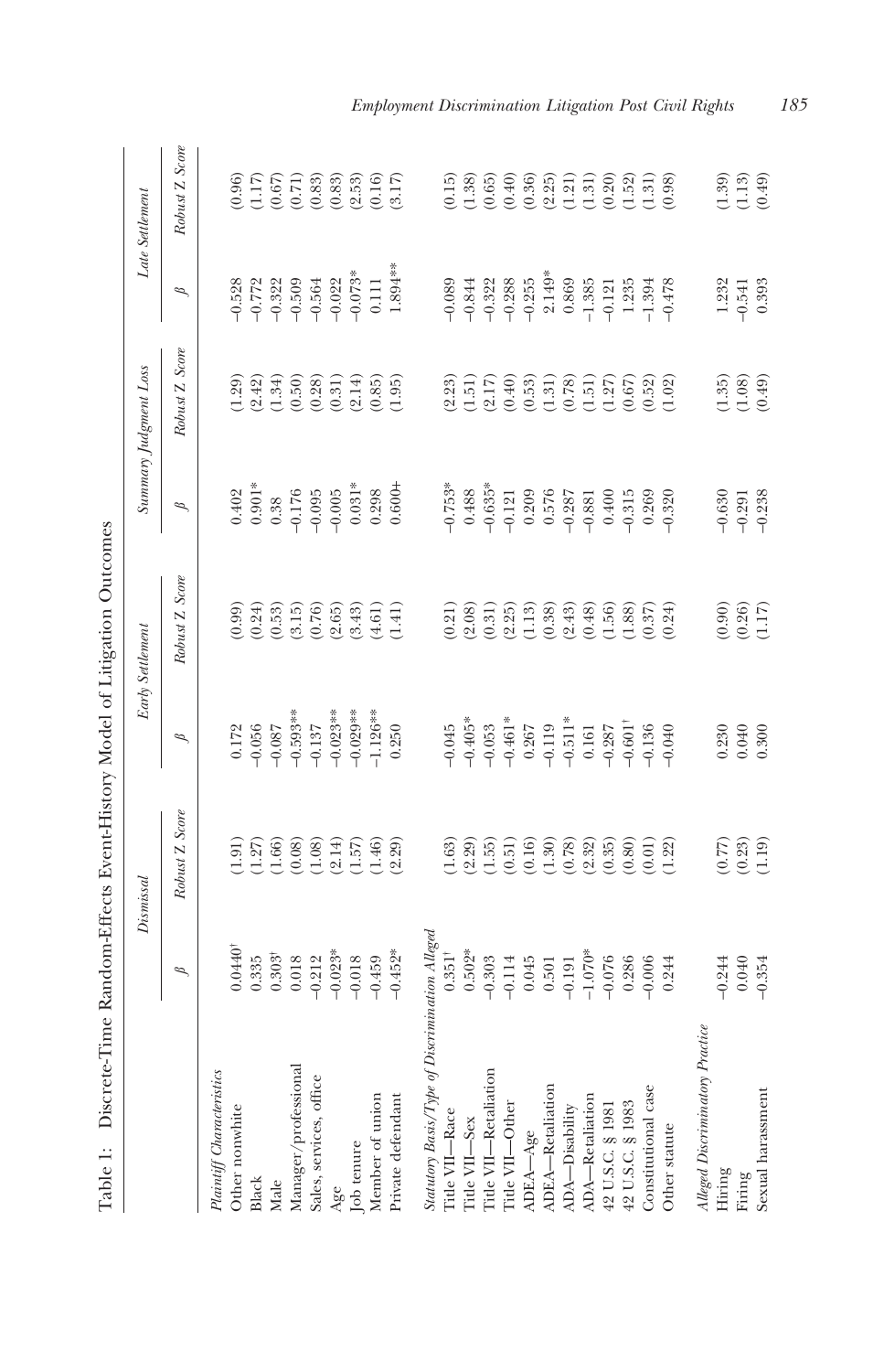| Table 1: Continued                                         |                             |                      |                                          |                      |                                                     |                                  |                      |                                                           |
|------------------------------------------------------------|-----------------------------|----------------------|------------------------------------------|----------------------|-----------------------------------------------------|----------------------------------|----------------------|-----------------------------------------------------------|
|                                                            |                             | Dismissal            |                                          | Early Settlement     |                                                     | Summary Judgment Loss            |                      | Late Settlement                                           |
|                                                            | $\mathscr{C}_{\mathscr{A}}$ | Robust Z Score       | $\mathscr{B}_{\mathscr{A}}$              | Robust Z Score       | $\mathscr{B}$                                       | Robust Z Score                   | $\mathscr{E}$        | Robust Z Score                                            |
| Conditions of                                              | 0.129                       | (0.66)               | $0.344*$                                 | (2.10)               | 0.013                                               | (0.05)                           | $1.041$ <sup>+</sup> | (1.76)                                                    |
| employment<br>$_{\mathrm{Pay}}$                            | 0.113                       | (0.46)               | $0.422^{+}$                              | (1.88)               | $-0.865*$                                           | (2.50)                           | 1.119 <sup>†</sup>   | (1.92)                                                    |
| <b>Other Case Characteristics</b><br>Index of legal effort |                             |                      |                                          |                      | 0.066                                               | $\left( 0.34\right)$             | $-0.409$             | $(1.02)$<br>$(0.22)$                                      |
| Specific individual                                        | $-0.138$                    | (0.78)               | $-0.155$                                 | (1.00)               | $-0.128$                                            | $(0.48)$                         | $0.117\,$            |                                                           |
| perpetrator<br>Disparate impact theory                     | $-0.701$ <sup>+</sup>       | (1.71)               | $-0.510$                                 | (1.31)               | 0.053                                               | (0.10)                           | 0.426                | (0.48)                                                    |
| $E\!O\!C$ Treatment                                        |                             |                      |                                          |                      |                                                     |                                  |                      |                                                           |
| EEOC A categorization                                      | $-0.167$                    | $(0.49)$<br>$(0.55)$ | 0.331                                    | $(1.19)$<br>$(2.03)$ |                                                     | $(0.94)$<br>$(0.66)$             | 0.020                | $(0.02)$<br>$(0.47)$                                      |
| EEOC B categorization                                      | 0.137                       |                      | $0.428\,^*$                              |                      | $0.414$<br>$0.250$<br>$0.176$<br>$0.161$<br>$0.161$ |                                  | 0.416                |                                                           |
| EEOC C categorization                                      | $-0.077$                    | (0.29)               |                                          | (1.08)               |                                                     |                                  | $0.875\,$            |                                                           |
|                                                            | $-0.088$                    | $(0.21)$<br>$(0.76)$ | $0.254$<br>-0.215<br>-0.398 <sup>+</sup> | $(0.62)$<br>(1.86)   |                                                     | $(0.42)$<br>$(0.69)$             | 0.435                | $\begin{array}{c} (0.97) \\ (0.44) \\ (1.17) \end{array}$ |
| EEOC supported<br>EEOC not supported                       | $-0.172$                    |                      |                                          |                      |                                                     | (0.48)                           | $-0.936$             |                                                           |
|                                                            |                             |                      |                                          |                      |                                                     |                                  |                      |                                                           |
| Legal Representation<br>Only pro se<br>Gained counsel      | $2.632**$                   | (11.60)              | $-0.889**$                               |                      | $2.116**$<br>0.488                                  |                                  |                      |                                                           |
|                                                            | 0.081                       | $(0.25)$<br>$(2.40)$ | $-0.755**$                               | $(3.44)$<br>$(3.04)$ |                                                     | $(4.65)$<br>$(1.20)$<br>$(3.14)$ | $-0.660$<br>$-0.265$ | $\begin{array}{c} (0.48) \\ (0.33) \\ (0.22) \end{array}$ |
| Collective legal                                           | $-1.045*$                   |                      | $-0.038$                                 | (0.16)               | $-1.167**$                                          |                                  | 0.132                |                                                           |
| mobilization                                               |                             |                      |                                          |                      |                                                     |                                  |                      |                                                           |
| Constant                                                   | $-0.889$                    | (1.37)               | $2.32***$                                | $(4.00)$             | $-0.194$                                            | (0.21)                           | 1.362                | (0.77)                                                    |
| Observations                                               | 3,778                       |                      |                                          |                      |                                                     |                                  |                      |                                                           |
| $\mathrm{Chi}^2$                                           | 1193.77**                   |                      |                                          |                      |                                                     |                                  |                      |                                                           |
| Pseudo $\mathbb{R}^2$                                      | $0.300\,$                   |                      |                                          |                      |                                                     |                                  |                      |                                                           |

 $p < 0.10$ ; \* $p < 0.05$ ; \*\* $p < 0.01$ . †*p* < 0.10; \**p* < 0.05; \*\**p* < 0.01.

Norr.: Effects for city and year were estimated, but not reported. Reference categories for categorical variables with multiple categories are: for race, white; for occupational status, blue<br>collar and other; for EEOC outc Note: Effects for city and year were estimated, but not reported. Reference categories for categorical variables with multiple categories are: for race, white; for occupational status, blue collar and other; for EEOC outcome, no findings; for EEOC categorization, no categorization; for legal representation, lawyer throughout. All cases were weighted by the sampling weight.

### *186 Nielsen et al.*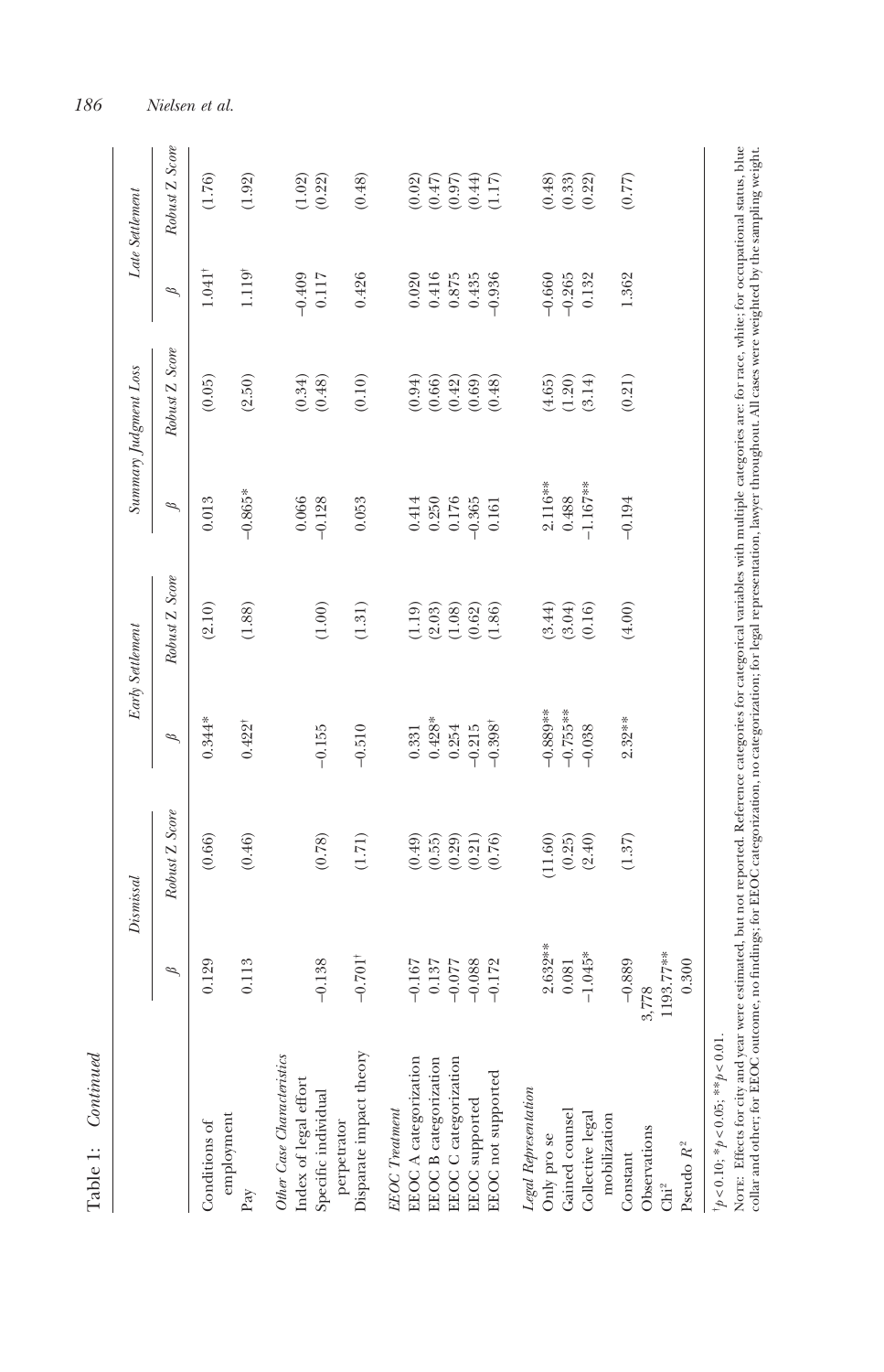*Figure 1:* The paths of federal employment discrimination cases: A sequential model of outcomes, 1988–2003.



NOTE: Percentages may add to more than 100 percent because each case may allege more than one type of discrimination.

Source: American Bar Foundation Employment Discrimination Litigation Dataset (for 1972–1987, see Donohue and Siegelman (1991); for 1988–2003, see current study).

outcome. In the 6 percent of filings that result in trial outcomes, plaintiffs win 33 percent of the time, or in 2 percent of filings overall.

Because settlement is the modal outcome, it is important on both theoretical and policy grounds to know the size of settlements, yet such data typically are unavailable because of confidentiality agreements that often accompany settlement. Of the 945 cases in our sample that settled, we obtained settlement amounts for only 75 cases from court records. The median settlement was \$30,000, the 25th percentile was \$11,500, and the 75th percentile was \$92,458. Although the number of cases is very small  $(N = 14)$ , if a plaintiff survived a motion for summary judgment, coded as a "late settlement," the median award rises to \$40,000 and the 75th percentile to \$110,000. Our sample contained three very large settlements: one for \$110M, one for \$29M, and one for \$8.1M.<sup>5</sup>

<sup>5</sup> Our findings are consistent with research that examined a confidential data set of nearly 500 employment discrimination cases settled by federal magistrates in Chicago between 1999 and 2005. It revealed a median settlement award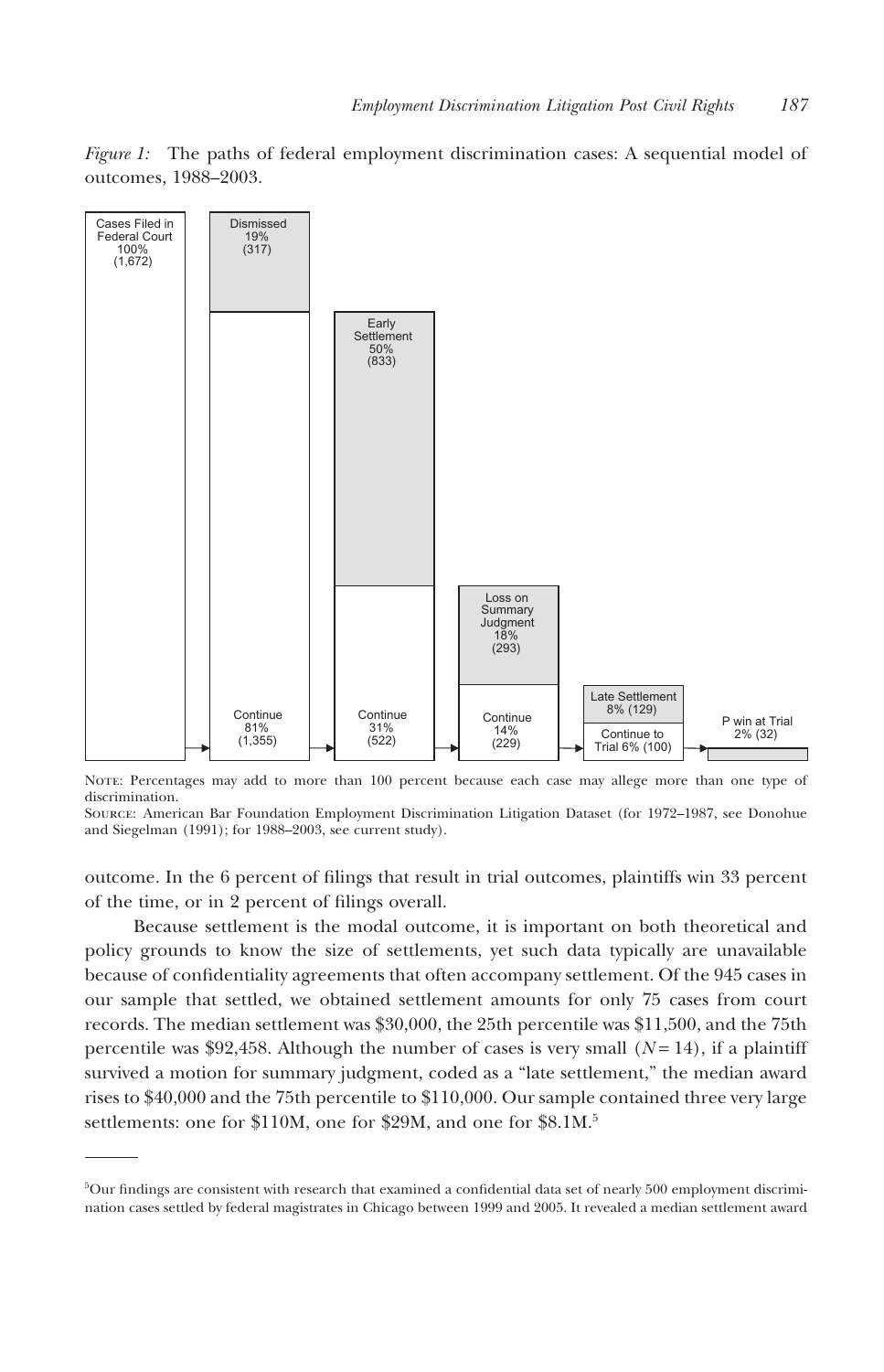### *188 Nielsen et al.*

Cases that proceed to trial produce larger awards for plaintiffs than those reached in settlement. The data on trial verdicts in our data set are more complete, given the recording of the amount in case files, but the number of plaintiff trial victories is small  $(N = 32)$ . The median award amount at trial is \$110,000, with a 25th percentile of \$23,000, and a 75th percentile of \$403,098. The largest trial award in our data is almost \$3M.

The sequential model of case outcomes provides a more realistic assessment of the prospects for plaintiffs in EDL than previous research suggests. If the measure of plaintiff success were winning "something," the plaintiff win rate would be approximately 60 percent. Yet many of those "wins" come in the form of small settlements with a median value of \$30,000, of which a portion goes for legal fees. Some 40 percent of plaintiffs win nothing. This pattern by itself has significant implications for understanding the role that EDL might play in redressing workplace discrimination. The fact that most plaintiffs gain modest settlements or nothing at all suggests that EDL may be a relatively weak engine for social change, both because potential plaintiffs and their attorneys will lack the incentives to pursue their claims and because defendants typically face limited exposure from litigation.

### *B. Explaining Outcomes*

What explains how a case will end? This section examines the explanatory variables that have no effect on case outcome (year filed, jurisdiction, political party of the presiding judge, legal effort, and issue raised); those that have an effect at some stage of the process (certain plaintiff characteristics, including race, gender, tenure on the job, unionization of the workforce, public/private sector, and statutory claim); and the variables that explain the most variation in case outcomes (legal representation and collective legal mobilization).

### 1. Independent Variables that Strongly Affect Outcomes

By far the most significant effects on outcome are legal representation and collective legal mobilization. One in five plaintiffs acts as his or her own lawyer, operating pro se over the course of the lawsuit, and they are almost three times more likely to have their cases dismissed, are less likely to gain early settlement, and are twice as likely to lose on summary judgment. If pro se plaintiffs survive beyond summary judgment, they are not significantly different from other plaintiffs in terms of their odds of obtaining a late settlement. Another 8 percent of plaintiffs file pro se, but obtain counsel during their case. Table 1 reveals that, controlling other variables, these plaintiffs are still less likely to settle early than plaintiffs who had counsel throughout.

These dramatic effects of legal representation were demonstrated when we ran a logit model predicting dismissals. The pseudo  $R<sup>2</sup>$  for the model before adding the legal representation variables is  $0.09$  (model not shown). The pseudo  $R<sup>2</sup>$  more than doubles to  $0.22$ 

in employment discrimination lawsuits of \$30,000. At the extremes, 7 percent of the settled cases ended with the plaintiff receiving less than \$5,000, and 2 percent of cases ended with the plaintiff receiving settlements over \$300,000 (Kotkin 2007).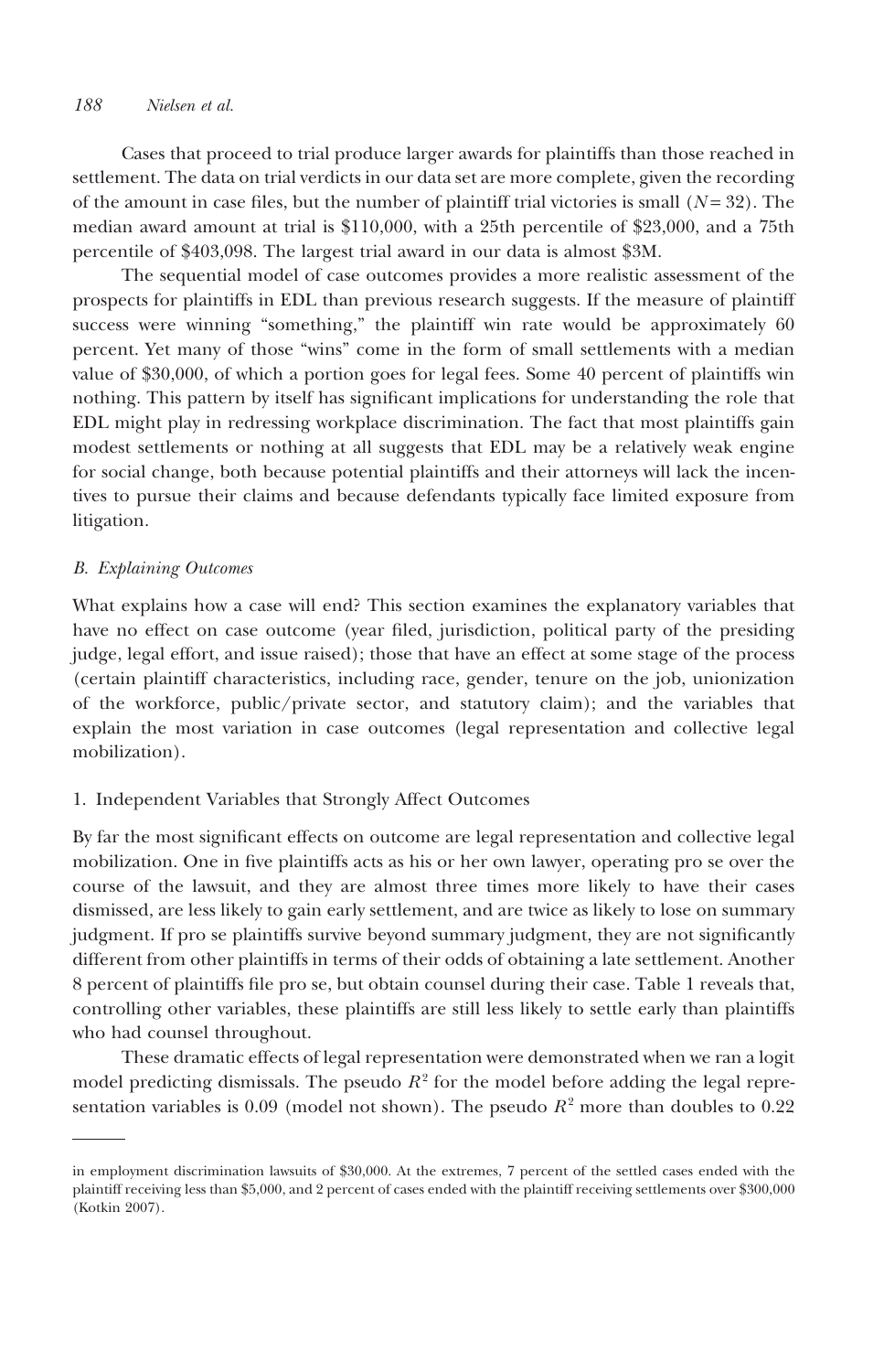just with the addition of legal representation variables. At the first, perhaps least visible, aspect of the litigation process, legal representation is crucial to continuing and representation remains critical for plaintiffs to obtain early settlement and avoid loss on summary judgment.

Why would plaintiffs who have the benefit of counsel be more likely to exit at the early settlement stage? Why do they choose not to pursue their cases? The statistical results are consistent with what our interviews with plaintiff and defense lawyers suggested. Settlement offers at this stage typically include attorney fees, which offer a direct incentive to plaintiffs and their attorneys to settle. This is a stage when sophisticated parties come to recognize that they can minimize cost and risk, even if the settlement amounts involved are modest. Plaintiffs' lawyers obviously are pivotal in persuading their clients to accept early settlement, as one-half of filings are resolved at this stage.

The powerful effect of legal representation might be explained as a selection effect. That is, obtaining legal representation reveals an otherwise unmeasured variable of quality of case. A considerable amount of research, some involving random assignment of counsel, finds an independent effect for legal representation for a range of problems facing individuals (Kritzer 1990, 1998; Sandefur 2008; Seron et al. 2001) regardless of the strength of the case. As we discussed above, included in our model are several measures that should tap the strength of a case. Yet the presence of counsel had a significant effect on outcome net of those variables. Thus we are not persuaded that the effect of counsel can be attributed to unmeasured aspects of the strength of a case.

In addition to legal representation, collective legal mobilization (cases involving multiple plaintiffs, certified class actions, and representation by a public-interest law firm or the EEOC) is the most important predictor of case outcomes. Of the 152 cases in which collective legal mobilization was employed, 108 involved a lawsuit by multiple plaintiffs, which may consist only of two plaintiffs; 46 were cases in which the EEOC intervened as a party; 18 were certified class actions (a similar number of cases sought class action status but did not obtain it); and in only nine cases were plaintiffs represented by a public-interest law firm. At the outset, then, we should note that collective legal mobilization is rare in the system of EDL (less than 10 percent of all cases). Most cases are brought by individual plaintiffs, without the support of other plaintiffs, the EEOC, a class, or a public-interest law firm.

Yet Table 1 shows that plaintiffs in cases with collective legal mobilization are far more successful. They are less likely to be dismissed and less likely to lose on motion for summary judgment. In simplified analyses of trial outcomes (not shown), we found that plaintiffs in collective cases had an even chance of winning at trial, compared to only 3 in 10 chances for plaintiffs overall.

#### 2. Independent Variables that Affect Outcomes at Some Stages of the Litigation Process

Various plaintiff characteristics, legal theories, and different kinds of dispositions by the EEOC have effects at some points in the litigation process.

Early in the litigation process, plaintiff race and gender matter significantly. Plaintiffs are more likely to survive the dismissal phase if they are white than if they are a person of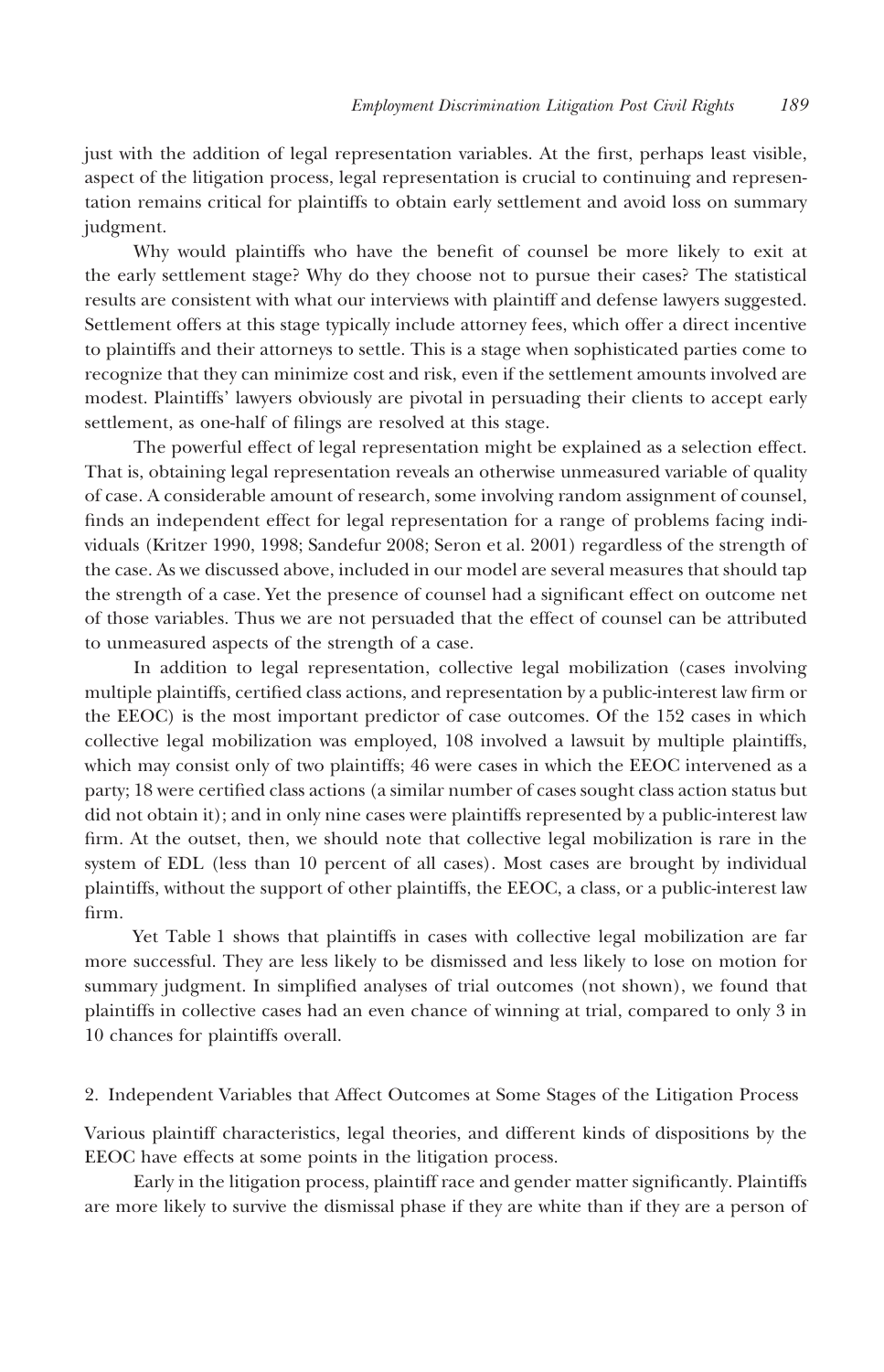color and they are more likely to survive dismissal if they are a woman versus a man (see Table 1). After surviving the dismissal phase, whites have similar experiences to people of color in later stages and women's outcomes are similar to men's. The race effect is not explained by reverse discrimination cases (i.e., when whites file a race discrimination claim).6 The gender effect, in contrast, *is* attributable in part to the lack of success enjoyed by men filing gender claims.7

One concern raised by our data is multicollinearity between some of our independent variables, particularly between demographic characteristics and statutory claims, such as race of plaintiff and Title VII race claims, sex of plaintiff and Title VII sex claims, and age and ADEA claims. To ensure that our results are not affected by this multicollinearity, we conducted a number of post hoc analyses to determine whether or not our results were robust to the inclusion or exclusion of particular variables. We assessed this through comparing the results to models that included only one of each of these pairs of variables and those that contained both, as well as directly testing the interaction between them. In all cases we found that the sign and significance of the results presented here were not substantively different in these alternate specifications, and found that the interactions did not affect the pattern of results even when they were significant. This indicates that our results are not affected by the multicollinearity of our independent variables.

Other plaintiff characteristics that are associated with outcomes suggest more "staying power" and may reflect greater resources or a different kind of attachment to the employer. Managerial and professional employees, older plaintiffs, employees with more tenure on the job, and plaintiffs working at unionized establishments are less likely to be dismissed or to settle early. Not only are these plaintiffs more likely to have lawyers, they may be more persistent in seeking redress. Tenure may also strengthen a plaintiff's claim that a negative employment action results from discrimination.

Cases involving private-sector companies look quite different from public-sector cases. We might expect some important differences between private-sector and publicsector cases, given that private-sector EEOC cases overwhelmingly involve firing, whereas public-sector cases include much higher percentages of hiring and promotion claims (Roscigno 2007:89–101). Private-sector cases are less likely to be dismissed than publicsector claims. However, private-sector plaintiffs then face a greater risk of losing on a motion for summary judgment. If they survive that motion, they are far more likely to obtain a late settlement than their public-sector counterparts, perhaps reflecting the greater willingness of public defendants to proceed to trial. Despite the importance of sectoral differences, industry variables did not produce significant effects and were dropped from further models.

The statutory claims plaintiffs raise have relatively few significant effects on outcome, with the exception of retaliation cases. Title VII retaliation cases are less likely to lose on

<sup>6</sup> Adding an interaction term for whites filing race claims did not change the significance level of the main race effects.

<sup>7</sup> An analysis that included an interaction term for men claiming gender discrimination under Title VII found that male gender claims were significantly more likely to be dismissed. When that term was added to the model, the coefficient for Title VII gender claims was no longer statistically significant.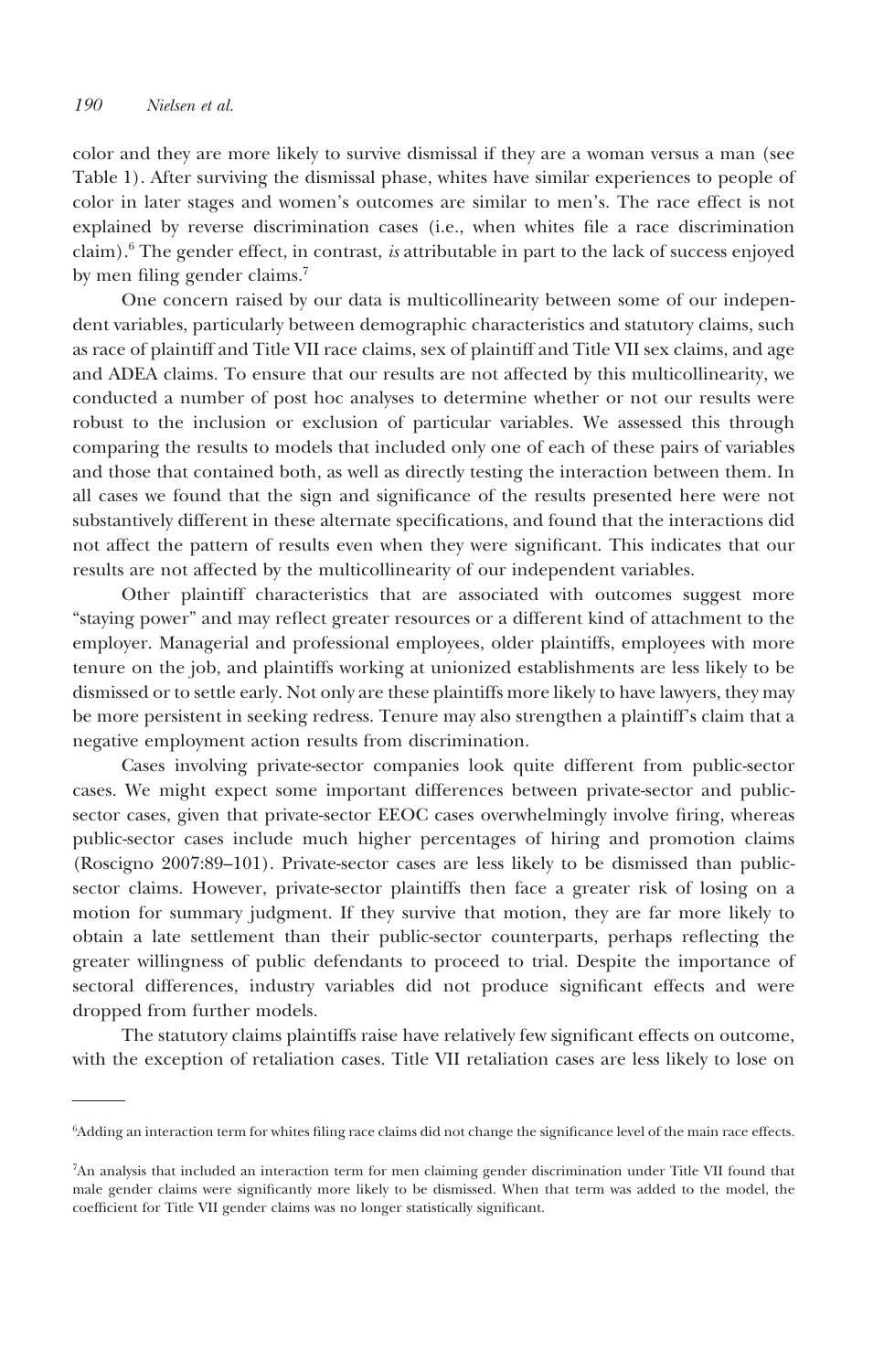summary judgment. ADEA retaliation is more likely to gain late settlement. ADA retaliation is less likely to be dismissed. Retaliation claims appear to raise difficult issues for defendants. Title VII race claims are somewhat less likely to lose on summary judgment; Title VII gender claims are more likely to be dismissed and less likely to settle early.

Finally, we explore the effect of EEOC action, short of intervening as a plaintiff, on case outcomes. As we observed in our discussion of collective action, when the EEOC becomes a plaintiff in a case it has a significant effect. However, EEOC priority codes and merit determinations have little explanatory effect.

In an effort to reduce case backlog by dedicating resources to the strongest cases, the EEOC established a priority case handling process (PCHP) in 1995 that requires an EEOC complaint processing specialist (who is not a lawyer) to assign each case an A, B, or C priority code. The specialist decides if further investigation will "probably" result in a cause finding (an A case), will "likely" result in a cause finding (a B case), or has "uncertain merit" (a C case). The parties are not allowed to know the priority code their case receives. Some 20 percent of EEOC charges are classified as A cases, 58 percent as Bs, and 22 percent as Cs (Hirsh 2008; Lancaster et al. 2006). We matched the EEOC data to case filings in 815 of our cases. There is a filtering effect by priority code on cases with A, B, and C priority codes because they receive different treatment and outcomes in the EEOC. Nonetheless, the matched cases in the filings data set roughly matched the proportion of A, B, and C cases in the EEOC. Of the matched cases, 20.4 percent (179) were As, 47.3 percent (416) were Bs, and 32.3 percent (384) were Cs. Thus, despite the EEOC's differential efforts in A, B, and C cases, the proportion of each type of case that makes it to federal court is similar to the proportion at EEOC intake, leaving a credible subset of cases with which to evaluate the effect of priority code on case outcome.

Table 1 shows that the only statistically significant effect that EEOC priority codes have is that B cases are more likely to obtain early settlement than other cases. The absence of significant effects holds both in models that included legal representation variables and those that did not. Moreover, the explanatory value of the model  $(R^2)$  does not change when the variables for EEOC priority codes are included.

In addition to the PCHP code, we analyzed information on the disposition of the EEOC (or FEPA) charge in the case. In 80 percent of the lawsuits in our sample, the EEOC made no finding and provided the plaintiff with a right-to-sue letter. In the 20 percent of cases in which there was an EEOC finding, the EEOC supported the plaintiff's charge 21 percent of the time and did not support on the merits 79 percent of the time. These EEOC administrative decisions also have relatively little effect on litigation outcomes. Table 1 reports that when the EEOC supports a plaintiff's charge, there are no significant differences from cases with no EEOC finding. When the EEOC issues a finding that does not support the plaintiff, cases are less likely to settle early. Employers apparently take the EEOC ruling in these cases as an indication they should continue to litigate rather than settle.

#### 3. Independent Variables that Have No Effect on Outcomes

Finally, it is important to note which independent variables had no effect. Jurisdiction of case filing, year filed, and the political party of the president who appointed the presiding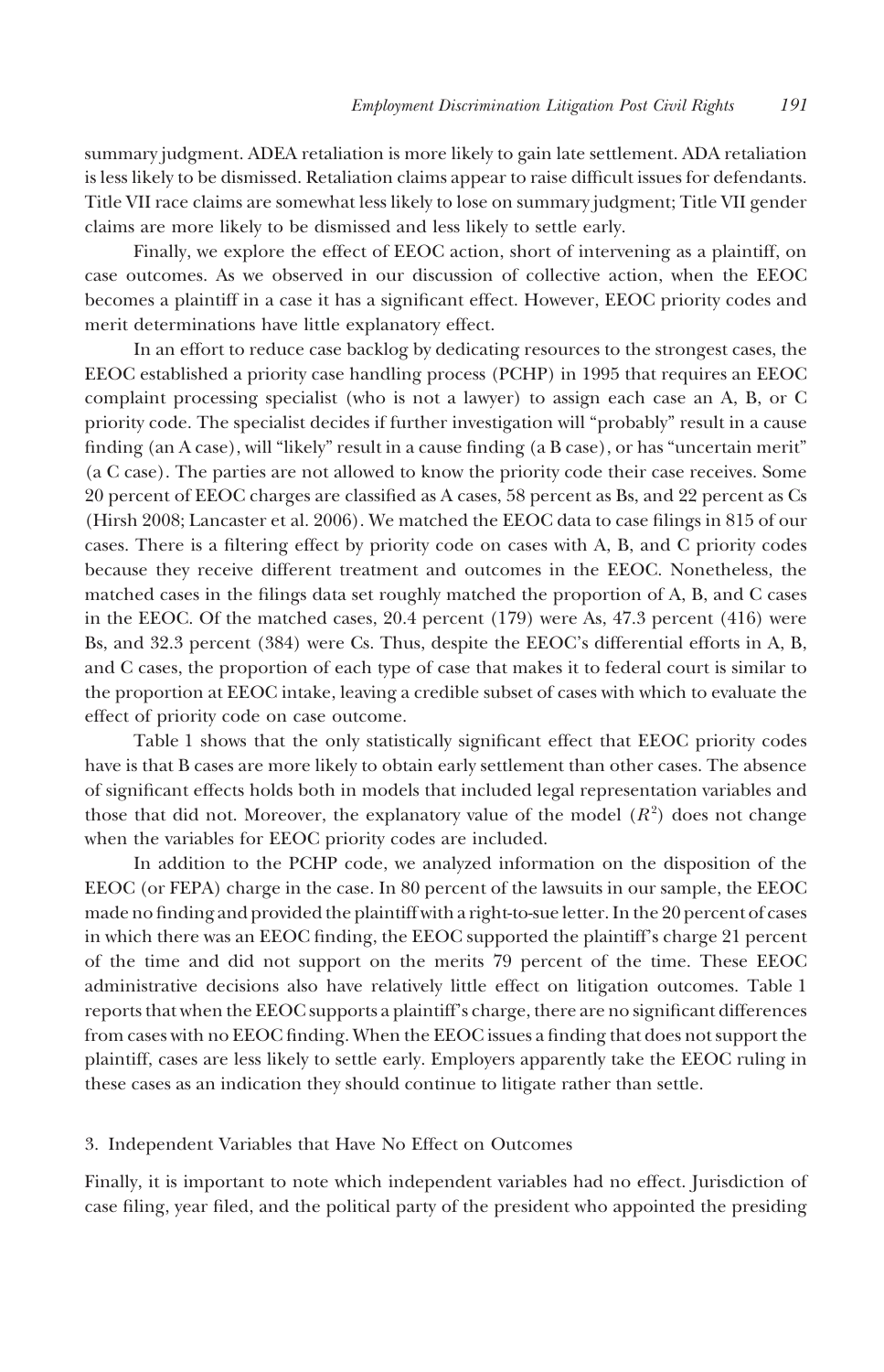district court judge (Democrat or Republican) had no effect on the outcome.<sup>8</sup> Jurisdiction and year filed were included in the model in Table 1, but the effects are not shown. Party of presiding judge was dropped from the model after we found it had no effect. The index of legal effort also had no effect on outcome.

With the exception of conditions of employment and pay discrimination, the issues raised in a case filing (hiring, firing, promotion, sexual harassment, etc.) also have no strong relationship with outcome when controlling other variables. Conditions of employment and pay discrimination claims have slightly higher levels of settlement, both early and late, than other cases, and pay discrimination plaintiffs are less likely to lose on summary judgment. These differences may be because complaints about working conditions are more easily resolved, resulting in a higher settlement rate. Pay cases may be more likely to survive motion for summary judgment given the specific nature of evidence required in such cases, that is, comparisons between similarly situated employees.

Disparate impact cases—those in which a plaintiff complains about a firm-wide, facially-neutral policy such as a height/weight requirement or an employment test—have largely the same outcomes as other cases. The fate of disparate impact theories has been a focus of much legal and policy debate. Indeed, part of the 1991 Civil Rights Act was a legislative override of jurisprudential barriers for plaintiffs alleging disparate impact theories of discrimination. Yet, as the Appendix shows, disparate impact cases represent only 4 percent of the EDL docket. They are slightly less likely to be dismissed  $(p < 0.1)$ , but otherwise do not differ significantly from other cases.

Finally, given the increasing emphasis by courts on intentional acts of discrimination, we thought it was possible that cases in which a specific individual or group of individuals was identified as the perpetrator of discriminatory acts might enjoy greater success, but there are no significant effects.

### *C. Discussion*

These results provide the most support for legal mobilization and critical realist theories of EDL, but much less support for the formal legal model and the rational action/economic model. Formal legal categories, with a few exceptions, do not explain outcomes. Nor did changes in formal law—the passage of the ADA and the Civil Rights Act of 1991—have an effect on outcomes. (It is apparent that there has been an increase in the proportion of jury vs. judge trials, which can be attributed to the 1991 Act. Yet trials are rare and have become less frequent during the period we analyze.) A formal legal model predicts that characteristics of plaintiffs unrelated to the substance of a case should have no effect on outcome, but we find that sometimes they do. A formal legal model implies that outcomes should be relatively predictable, but neither EEOC disposition nor EEOC priority codes are predictive of outcome. The two variables that have the largest impact on outcome, legal representation and collective legal mobilization, do not fit comfortably in a formal legal model.

<sup>8</sup> Cases filed in Chicago were somewhat more likely to be dismissed and less likely to settle late than the reference jurisdiction, Dallas. True to its reputation as a center for dispute resolution, San Francisco cases were more likely than others to settle early and Philadelphia cases were less likely to lose on motion for summary judgment.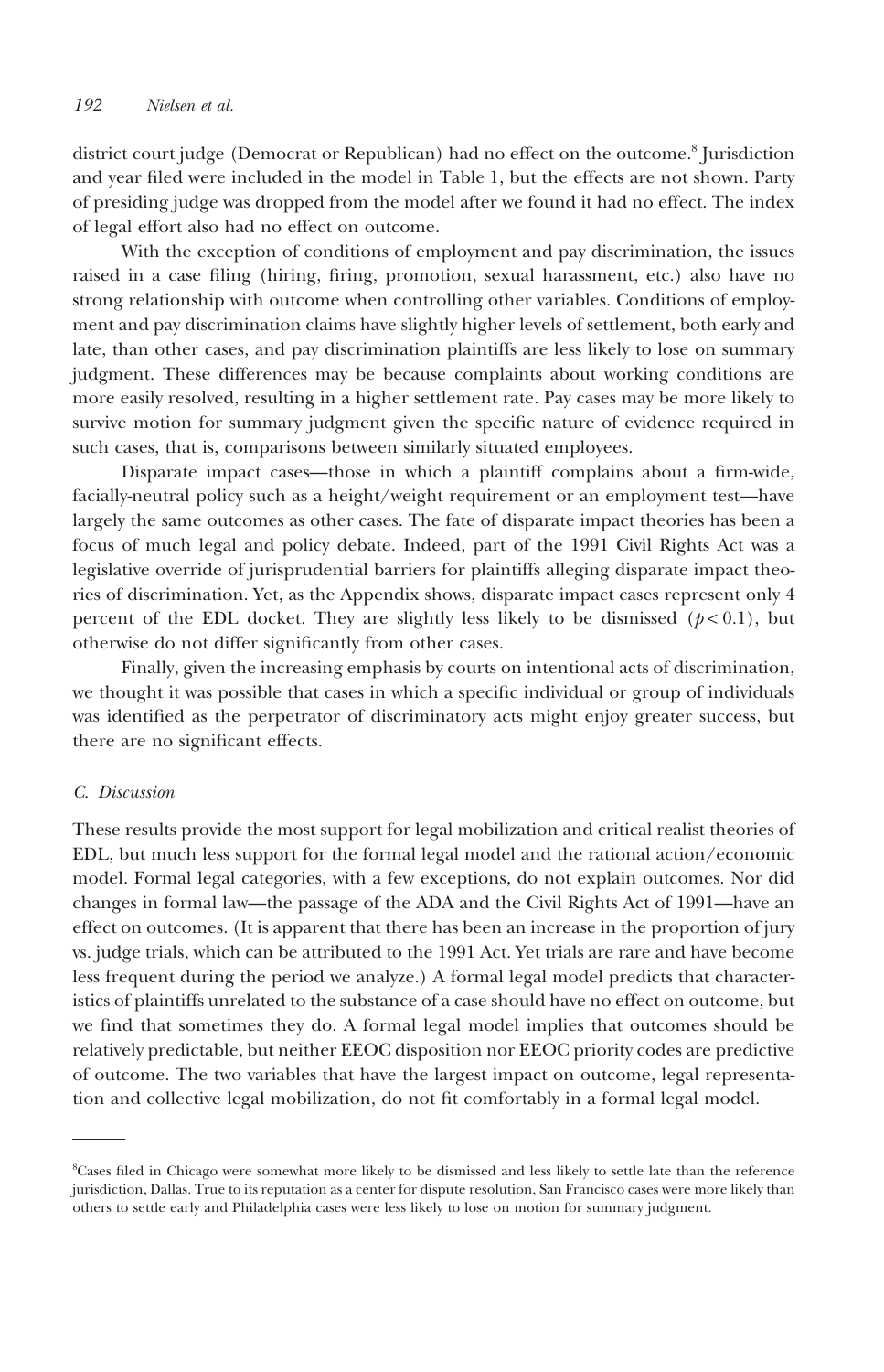One interesting null finding is consistent with a formalist view: the fact that party of the deciding judge bears no relation to outcome. There appears to be a dichotomy between results in data sets that are limited to available opinions versus those that look at the mass of cases (or a random sample of them as in our study). Cases with published opinions are a highly filtered subset of cases. Most studies by political scientists find judge effects in data sets based on available opinions but studies that look at all cases in an area do not find such effects (Ashenfelter et al. 1995; Sisk et al. 1998). Keele et al. (2009) provide some explanation for this difference, explaining that federal judges are more likely to write opinions in cases when discernable ideological issues are at stake.

Some of the broad patterns of results are consistent with the rational action/ economic perspective. This perspective would predict a high rate of settlements at modest cost as reflecting the rational behavior of parties and the courts in a large number of modest claims, which potentially are costly to prosecute at trial. Rational action models would explain the effects of legal representation and legal mobilization as reflecting a greater investment in a case, which pays off in better outcomes. In this perspective, the greater investment is rational in light of the greater stakes of the case for the parties or the stronger merits of the case. However, this is a disciplinary assumption rather than an empirically demonstrated relationship. The rational action perspective would hold that the lack of representation and collective action must reflect low stakes or weak merits, rather than an absence of resources. The rational action perspective also cannot readily explain why certain racial, gender, and occupational status groups might fare better than others, unless it again returns to the assertion that these groups have higher stakes or stronger cases than other plaintiffs.

Nor does the rational action/economic perspective easily accommodate the lack of predictive force from EEOC dispositions and priority codes. Presumably, these measures indicate the strength of a plaintiff's case, which should affect case outcome in a world of rational actors. An economist might respond that EEOC classifications simply are not a good measure of the strength of a case, which explains why we find only a weak relationship.

Just as the rational action model interprets these results through the lens of costs, the legal mobilization perspective interprets the results in terms of political mobilization. The most direct support for this model is the clear benefit enjoyed by cases that entail legal mobilization. The biggest difficulty for the model is that 9 of 10 cases do not reflect collective mobilization of any sort. A mobilization theorist could argue that if plaintiffs adopted collective tactics in a larger proportion of cases, they would obtain better results. Similarly, a mobilization framework would interpret the effects of plaintiff's characteristics and legal representation as related to the greater capacity of certain groups or the legally represented to mobilize within litigation. The mobilization perspective is relatively silent on what we should expect when the EEOC gives a favorable disposition or assigns a case a high priority code, except that favorable EEOC treatment might itself be seen as a form of mobilization within law, which should benefit a plaintiff.

The results fit squarely within a critical realist interpretation, without needing to rely on unmeasured variables. The relative prevalence of individual cases within a system that also includes a small number of class actions is consistent with the classic literature on the social organization of litigation (Galanter 1974). That literature explains that one-shot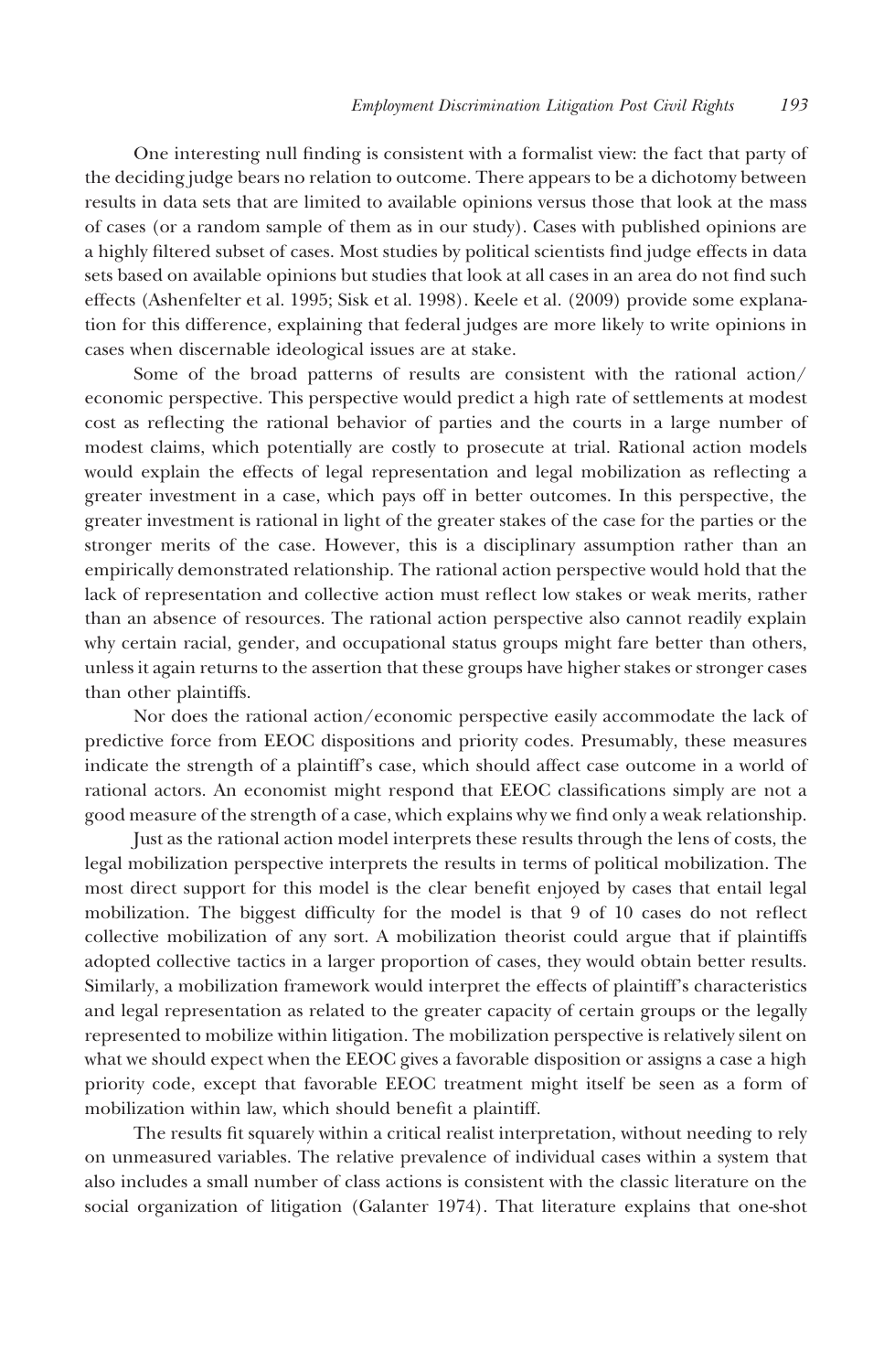litigants are typically outgunned, with the result that many lose or obtain small settlements, without ever obtaining a day in court in which they present their grievance and bring evidence to support it. The critical realist and the economist both expect this pattern of case resolutions, but whereas the economist is likely to view these outcomes as appropriate given the stakes and uncertainties involved, the critical realist sees the results as the product of institutional forces that treat the cases as though they involve small stakes. The critical realist expects that social advantages will play a role in case processing and thus would not be surprised that more privileged social groups obtain better results, even though it may be ironic in a subfield of law intended to protect traditionally disadvantaged groups. The critical realist expects that more resourceful parties, those who have legal representation or are supported through collective mobilization, will obtain superior results in law. And while these more resourceful plaintiffs may have stronger cases, the critical realist is skeptical about the ability of lawyers, courts, and regulators to draw neat lines between weak and strong cases. Realists are prepared to explain the results in terms of resources without making assumptions about the strength of the case. Realism expects legal decision making to be arbitrary and indeterminate as an inherent aspect of legal process. The inability of the EEOC to predict case outcomes is consistent with that perspective.

## V. Conclusion: Individualized Justice

When we shift to studying a random sample of cases, and include what typically is excluded in research that looks only at published opinions, an image of discrimination litigation emerges that is very different than media representations of highly successful and consequential outcomes (Nielsen & Beim 2004). The image also is different from many social scientific accounts that emphasize high-impact class action litigation (e.g., Skaggs 2008). Employment discrimination litigation is a system dominated by individual cases bringing claims of disparate treatment, rather than by cases that attack policies that have a disparate impact on protected groups. In this system of individualized justice, plaintiffs and defendants come to court seeking a vindication of their respective positions, but typically they leave with a settlement they feel they must accept, even if it is not "just." Plaintiffs who come to the process with legal representation or the strength of collective legal mobilization fare significantly better than other plaintiffs. It is a system characterized by considerable indeterminacy about the outcome of a particular case, even though the overall distribution of outcomes is remarkably stable over the time we analyzed.

We considered four overlapping theoretical perspectives in developing a multivariate analysis of the sequential outcome of cases. Although we were not engaged in a theorytesting approach, and the four theories do not offer mutually exclusive interpretations of the results, we found only limited support for a formal legal model, mixed support for the rational action/economic and legal mobilization models, and considerable support for a critical realist framework.

The failure of the formal legal model to describe the outcomes of litigation, while hardly surprising to law and society scholars, underscores the need for legal scholars, jurists, and policymakers to examine how the law actually functions in a given arena. The provision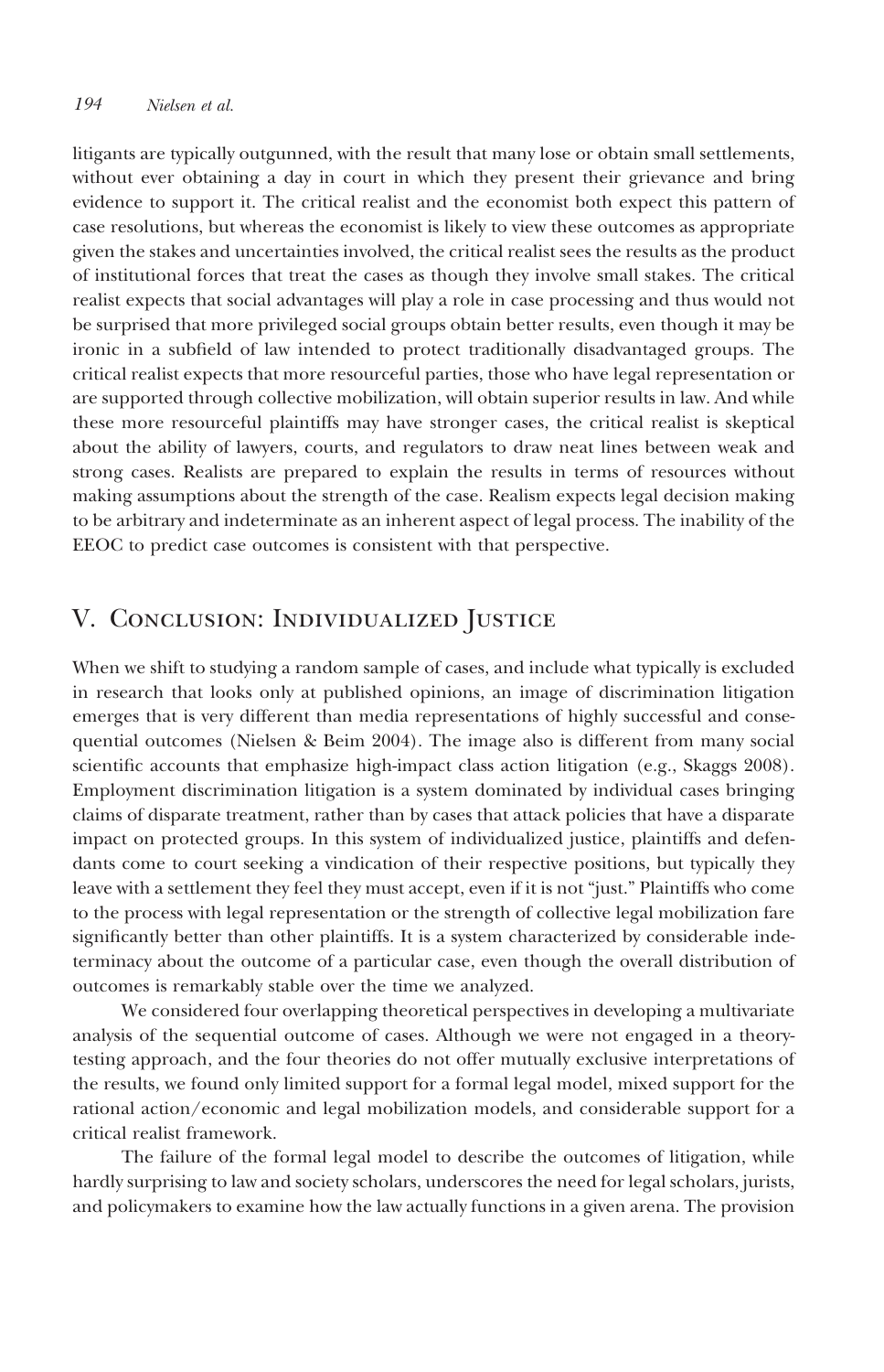of formal rights does not lead automatically to their realization; rather, the effect of rights depends on the social organization of the enforcement system. And here, the system largely is premised on the private market for legal services. The rational action framework helps explain the pattern of case outcomes based on the stakes involved and legal costs. Yet it must fall back on an assumption that the observable determinants of outcome—legal representation and collective legal mobilization—somehow reflect the unobserved "worth" of a case.

The legal mobilization framework sees continued prospects for significant social change through the current system of employment discrimination litigation. This optimism is validated in a broad sense by the growth of EDL in the 1990s and the inclusion of newly protected groups of workers, such as the disabled, older workers, and sexually harassed workers. It also is validated by the relative success of cases that incorporate collective legal action. When collective action occurs, plaintiffs are far more successful in court. The largest award in our data set by many orders of magnitude was the result of collective action. As Skaggs (2008) reported, class action litigation significantly improved the economic status of women in the supermarket industry.

While arguably successful in promoting social change, the success of a small number of major class actions also creates an illusion of the effectiveness of law. Less than 1 case in 10 has any element of collective action. This is dramatically lower than the 45 percent rate of class actions among the appellate cases reported by Burstein (1991a). The predominance of individual claims does not in itself mean that employment civil rights do not play a role in the workplace. To the extent that individual workers feel empowered to make demands that result in improved working conditions, these rights have important, if difficult to measure, effects (Albiston 2005b; McCann 1994). The workers we studied who could not resolve their problems in the workplace informally and chose to resort to the formal legal system typically received cursory review of their claims by the EEOC and, if they avoided dismissal or loss on summary judgment, settled for a small sum. Many of the plaintiffs we interviewed began litigation hoping to get their jobs back, but most do not. Given the emotional and financial risks that plaintiffs must bear, this is not a regime that encourages the pursuit of rights. Still, there is little question that if a plaintiff can inject collective mobilization into his or her lawsuit, even by adding one other plaintiff, it dramatically increases the odds for success.

The critical realist perspective raises profound questions about the relationship between employment discrimination litigation and patterns of workplace discrimination. The large number of individuals who pursue claims in court and, indeed, the widespread criticism of employment discrimination litigation from conservative political quarters, suggests that litigation is seen as a central arbiter of disputes over workplace discrimination. In a literal sense, law takes jurisdiction over claims of workplace discrimination: it offers a promise of an authoritative resolution of a morally freighted conflict. Yet the law promises more than it delivers for the vast majority of litigants. If a plaintiff does not have the benefit of counsel, he or she is likely to fail. When the plaintiff does have a lawyer, he or she is typically persuaded to settle for a modest amount. While the system largely favors defendant-employers, who face only modest costs in any individual case, defendants also feel abused by discrimination litigation. The defendants and defense lawyers we interviewed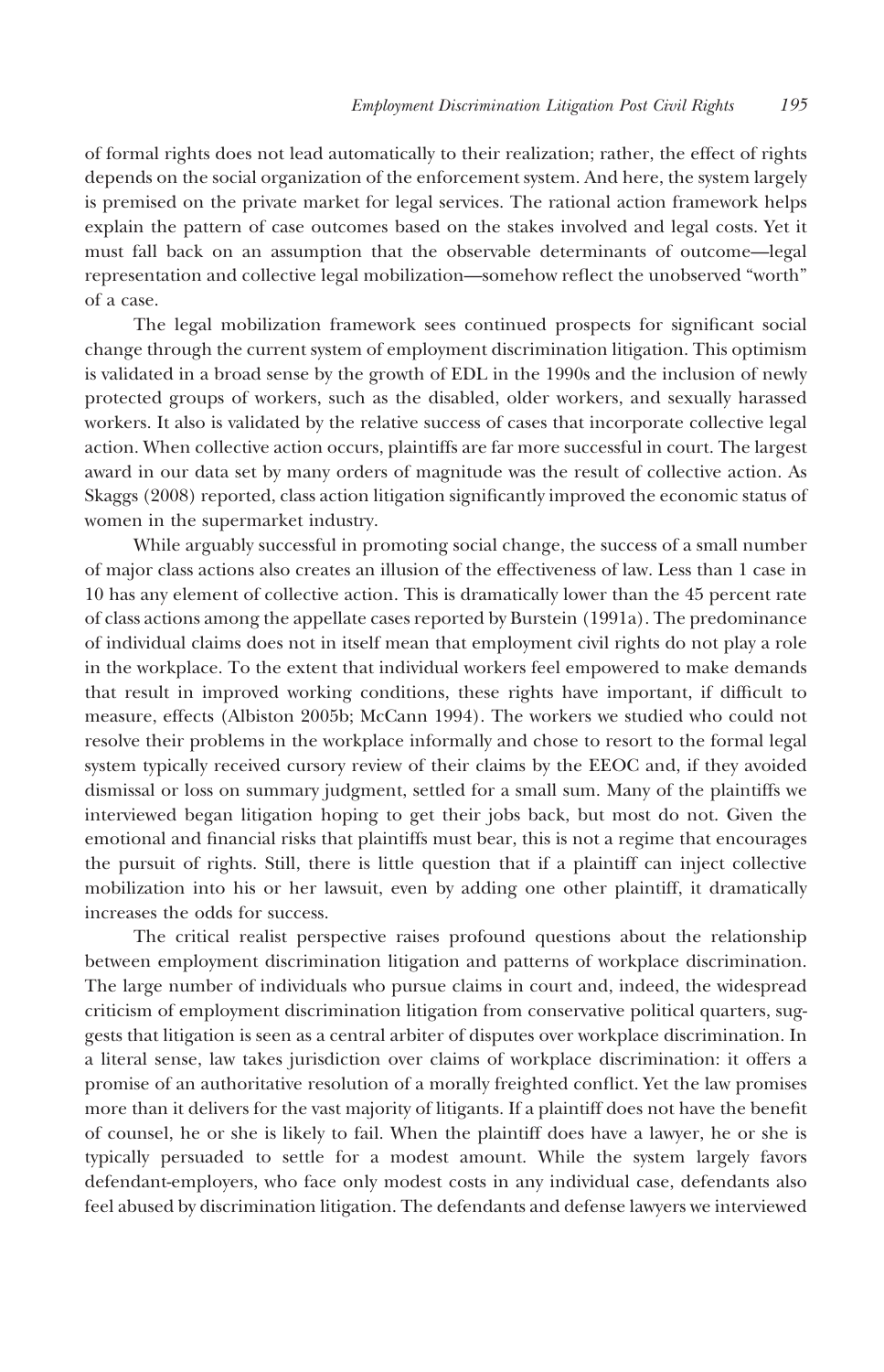made clear that no one is happy with settlements. Defendants consistently maintain that if they see discrimination in their organization they redress it. Defendants arrive at settlements on pragmatic grounds. They reject the notion that they discriminated, but do not trust the legal system to vindicate their position. They prefer to settle at modest cost rather than incur additional legal expenses or risk a negative trial outcome. If defendantemployers do not view the legal result as substantively and procedurally fair, it is dubious, given the small costs imposed, that they will critically examine the organizational conditions that led to the discrimination claim.

The critical realist perspective on employment discrimination litigation is in part consistent with the observations of several critical sociolegal scholars, but also extends those theoretical arguments. Employment discrimination law ostensibly provides relief for individual targets of discrimination and incentives for change in employing organization. When these rights are activated in the formal legal system, however, plaintiffs seldom achieve satisfactory relief. The law fails to seriously address discrimination, not because it excuses discriminatory behavior, but because of how it organizes the enforcement of legal rights. Like scholars who have studied the relationship between law and inequality in other dimensions (Nelson & Bridges 1999; Nielsen 2004; Scheingold 1974), these data demonstrate that employment law takes jurisdiction over a set of potential rights claims. But unlike comparable worth or hate speech, in which the courts authoritatively rejected a species of rights claims, in EDL the process of marginalizing rights claims is less formal and less visible. In EDL, the courts largely deflect rights claims without authoritative resolution: they dismiss, they orchestrate settlement, they reject on summary judgment. In a small portion of cases—the collective legal mobilization cases and a small number of individual cases—plaintiffs are able to deviate from the normal pattern of case processing. Those relatively rare cases sustain the myth of a responsive system of employment civil rights.

Our results call for a rethinking of law and social change. Because employment discrimination litigation seldom yields a substantial award for plaintiffs and seldom provides systemic results, it largely does not deliver an impetus for the elimination of workplace discrimination. Employment discrimination litigation is not so much an engine for social change, or even a forum for carefully judging the merits of claims of discrimination, as it is a mechanism for channeling and deflecting individual claims of workplace injustice.

### **REFERENCES**

- Albiston, Catherine (1999) "The Rule of Law and the Litigation Process: The Paradox of Losing by Winning," 33 *Law & Society Rev.* 869.
- —— (2005a) "Mobilizing Employment Rights in the Workplace," in Laura Beth Nielsen & Robert Nelson, eds., *Handbook of Employment Discrimination Research: Rights and Realities*, pp. 301–24. Dorecht, The Netherlands: Springer.
- —— (2005b) "Bargaining in the Shadow of Social Institutions: Competing Discourses and Social Change in Workplace Mobilization of Civil Rights," 39 *Law & Society Rev.* 11.
- Albiston, Catherine, & Laura Beth Nielsen (2007) "The Procedural Attack on Civil Rights: The Empirical Reality of *Buckhannon* for Public Interest Litigation," 54 *UCLA Law Rev.* 1087.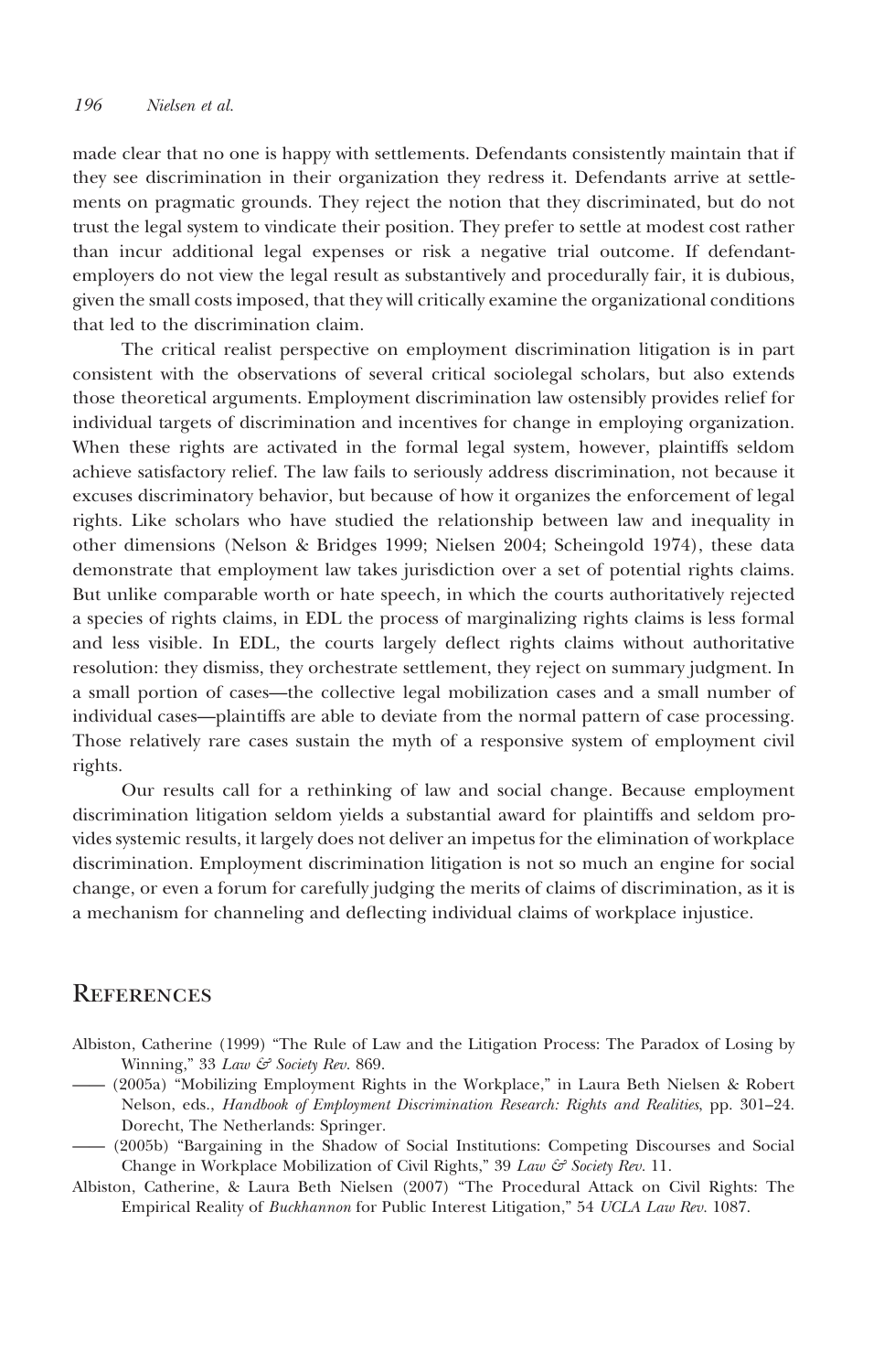- Ashenfelter, Orley, Theodore Eisenberg, & Stewart J. Schwab (1995) "Politics and the Judiciary: The Influence of Judicial Background on Case Outcomes," 24 *J. of Legal Studies* 257.
- Bumiller, Kristen (1987) "Victims in the Shadow of the Law: A Critique of the Model of Legal Protection," 12 *Signs: J. of Women & Culture in Society* 421.
- —— (1988) *The Civil Rights Society: The Social Construction of Victims*. Baltimore, MD: John Hopkins Univ. Press.
- Burstein, Paul (1991a) "Legal Mobilization as a Social Movement Tactic: The Struggle for Equal Employment Opportunity," 96 *American J. of Sociology* 1201.
- —— (1991b) " 'Reverse Discrimination' Cases in the Federal Courts: Legal Mobilization by a Countermovement," 32 *Sociological Q.* 511.
- Cecil, Joe S., Rebecca N. Eyre, Dean Miletich, & David Rindskopf (2007) "A Quarter-Century of Summary Judgment Practice in Six Federal District Courts." *J. of Empirical Legal Studies* 861.
- Clermont, Kevin, & Theodore Eisenberg (2001) "Appeal from Jury or Judge Trial: Defendant's Advantage," 3 *American Law & Economics Rev* 125.
- Clermont, Kevin, & Stewart J. Schwab (2004) "How Employment Discrimination Plaintiffs Fare in Federal Court," 1 *J. of Empirical Legal Studies* 429.
- —— (2009) "Employment Discrimination Plaintiffs in Federal Court: From Bad to Worse?" 3 *Harvard Law & Policy Rev.* 103.
- Dixon, K. A., Duke Storen, & Carl E. Van Horn (2002) *A Workplace Divided: How Americans View Discrimination and Race on the Job*. New Brunswick, NJ: Rutgers/State Univ. of New York/John J. Heldrich Center for Workplace Development.
- Donohue, John J., & Peter Siegelman (1991) "The Changing Nature of Employment Discrimination Litigation," 43 *Stanford Law Rev.* 983.
- —— (1993) "Law and Macroeconomics: Employment Discrimination Over the Business Cycle," 66 *Southern California Law Rev.* 709.
- —— (1995) "The Selection of Employment Discrimination Disputes for Litigation: Using Business Cycle Effects to Test the Priest/Klein Hypothesis," 24 *J. of Legal Studies* 427.
- —— (2005) "The Evolution of Employment Discrimination Law in the 1990s: A Preliminary Empirical Investigation," in Laura Beth Nielsen & Robert L. Nelson, eds., *The Handbook of Employment Discrimination Research: Rights and Realities*. Dordrecht, The Netherlands: Springer.
- Edelman, Lauren B. (2005) "Law at Work: The Endogenous Construction of Civil Rights," in Laura Beth Nielsen & Robert Nelson, eds., *Handbook of Employment Discrimination Research: Rights and Realities*, pp. 337–52. Dordrecht, The Netherlands: Springer.
- Edelman, Lauren B., & Mark C. Suchman (1999) "When the 'Haves' Hold Court: Speculations on the Organizational Internalization of Law," 33 *Law & Society Rev.* 941.
- Eisenberg, Theodore (2004) "Appeal Rates and Outcomes in Tried and Nontried Cases: Further Exploration of Anti-Plaintiff Appellate Outcomes," 1 *J. of Empirical Legal Studies* 659.
- Feagin, Joseph R. (1991) "The Continuing Significance of Race: Antiblack Discrimination in Public Places," 56 *American Sociological Rev.* 101.
- Galanter, Marc (1974) "Why the Haves Come Out Ahead: Speculations on the Limits of Legal Change," 9 *Law & Society Rev.* 95.
- Gulati, Mitu, & Laura Beth Nielsen (2006) "A New Legal Realist Perspective on Employment Discrimination," 31 *Law & Social Inquiry* 797.
- Hirsh, C. Elizabeth (2008) "Settling for Less? The Organizational Determinants of Discrimination-Charge Outcomes," 42 *Law & Society Rev.* 239.
- Kalev, Alexandra, & Frank Dobbin (2006) "Enforcement of Civil Rights Law in Private Workplaces: The Effects of Compliance Reviews and Lawsuits Over Time," 31 *Law & Social Inquiry* 855.
- Kalman, Laura (1986) *Legal Realism at Yale 1927–1960*. Chapel Hill, NC: Univ. of North Carolina Press.
- Katz, Jack (1977) "Lawyers for the Poor: Involvement, Reform, and the Turnover Problem in the Legal Services Program," 12 *Law & Society Rev.* 275.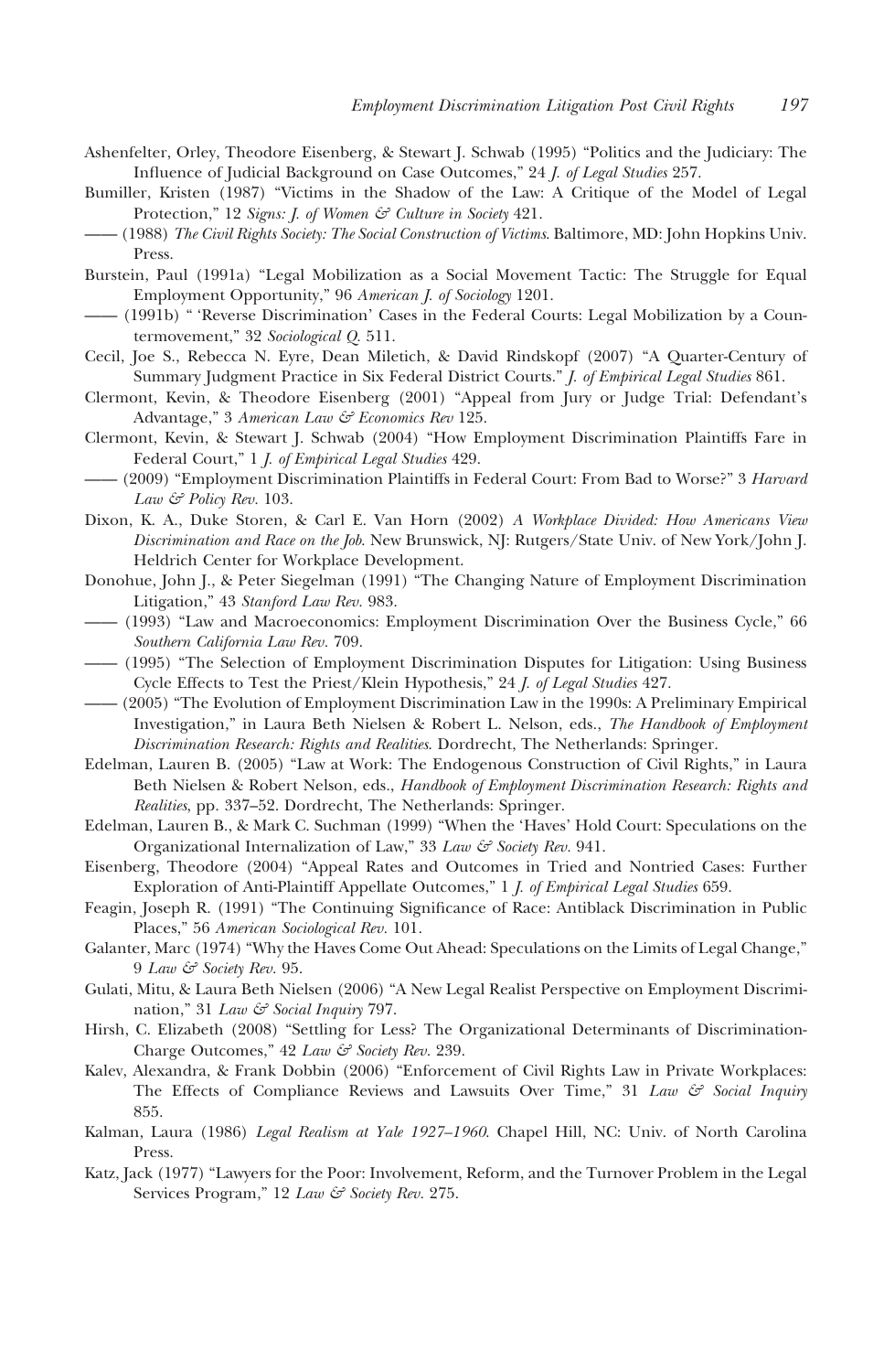- Keele, Denise M., Robert W. Malmsheimer, Donald W. Floyd, & Lianjun Zhang (2009) "An Analysis of Ideological Effects in Published Versus Unpublished Judicial Opinions," 6 *J. of Empirical Legal Studies* 213.
- Kotkin, Minna J. (2007) "Outing Outcomes: An Empirical Study of Confidential Employment Discrimination Settlements,"64 *Washington & Lee Law Rev.* 111.
- Kritzer, Herbert M. (1990) *The Justice Broker: Lawyers and Ordinary Litigation*. New York: Oxford Univ. Press.
- —— (1998) *Legal Advocacy: Lawyers and Nonlawyers at Work*. Ann Arbor, MI: Univ. of Michigan Press.
- Lancaster, Ryon, Laura Beth Nielsen, & Robert L. Nelson (2006) "Social Structure and Formal Law: Social Attributes and the Outcomes of Employment Discrimination Cases," presented at the American Sociological Association, Montreal.
- Lempert, Richard, & Joseph Sanders (1986) *An Invitation to Law and Social Science*. Philadelphia, PA: Univ. of Pennsylvania Press.
- Llewellyn, Karl N. (1931) "Some Realism About Realism—Responding to Dean Pound," 44 *Harvard Law Rev.* 1222.
- —— (1950) "Remarks on the Theory of Appellate Decision and the Rules or Canons About How Statutes Are to be Construed," 3 *Vanderbilt Law Rev.* 395.
- Major, Brenda, & Cheryl Kaiser (2005) "Perceiving and Claiming Discrimination," in Laura Beth Nielsen & Robert L. Nelson, eds., *Handbook of Employment Discrimination Research: Rights and Realities*. Dordrecht, The Netherlands: Springer.
- McCann, Michael (1994) *Rights at Work: Pay Equity Reform and the Politics of Legal Mobilization*. Chicago, IL: Univ. of Chicago Press.
- Merry, Sally Engle (1990) *Getting Justice and Getting Even: Legal Consciousness Among Working-Class Americans*. Chicago, IL: Univ. of Chicago Press.
- Nelson, Robert L., & William P. Bridges (1999) *Legalizing Gender Inequality: Courts, Markets, and Unequal Pay for Women in America*. Cambridge: Cambridge Univ. Press.
- Nielsen, Laura Beth (2004) *License to Harass: Law, Hierarchy, and Offensive Public Speech*. Princeton, NJ: Princeton Univ. Press.
- Nielsen, Laura Beth, & Aaron Beim (2004) "Media Misrepresentation: Title VII, Print Media, and Public Perceptions of Discrimination Litigation," 15 *Stanford Law & Policy Rev.* 237.
- Nielsen, Laura Beth, Ryon Lancaster, Robert L. Nelson, & Nicholas Pedriana (2008) *Characteristics and Outcomes of Federal Employment Discrimination in Courts 1987–2003*. Chicago, IL: American Bar Foundation.
- Pedriana, Nicholas, & Robin Stryker (2004) "The Strength of a Weak Agency: Enforcement of Title VII of the 1964 Civil Rights Act and the Expansion of State Capacity 1965–1971," 110 *American J. of Sociology* 709.
- Priest, George, & Benjamin Klein (1984) "The Selection of Disputes for Litigation," 13 *J. of Legal Studies* 1.
- Roscigno, Vincent J. (2007) *The Face of Discrimination: How Race and Gender Impact Work and Home Lives*. Lanham, MD: Rowman & Littlefield.
- Sandefur, Rebecca L. (2008) "Access to Civil Justice and Race, Class, and Gender Inequality," 34 *Annual Rev. of Sociology* 339.
- Sarat, Austin, & Thomas R. Kearns (1995) *Law in Everyday Life*. Ann Arbor, MI: Univ. of Michigan Press.
- Scheingold, Stuart (1974) *The Politics of Rights: Lawyers, Public Policy, and Political Change*. New Haven, CT: Yale Univ. Press.
- Seron, Carroll, Gregg Van Ryzin, Martin Frankel, & Jean Kovath (2001) "The Impact of Legal Counsel on Outcomes for Poor Tenants in New York City's Housing Court: Results of a Randomized Experiment," 35 *Law & Society Rev.* 419.
- Shavell, Steven (1996) "Any Frequency of Plaintiff Victory at Trial is Possible," 25 *J. of Legal Studies* 493.
- Sisk, Gregory C., Michael Heise, & Andrew P. Morriss (1998) "Charting the Influences on the Judicial Mind: An Empirical Study of Judicial Reasoning," 73 *New York Univ. Law Rev.* 1377.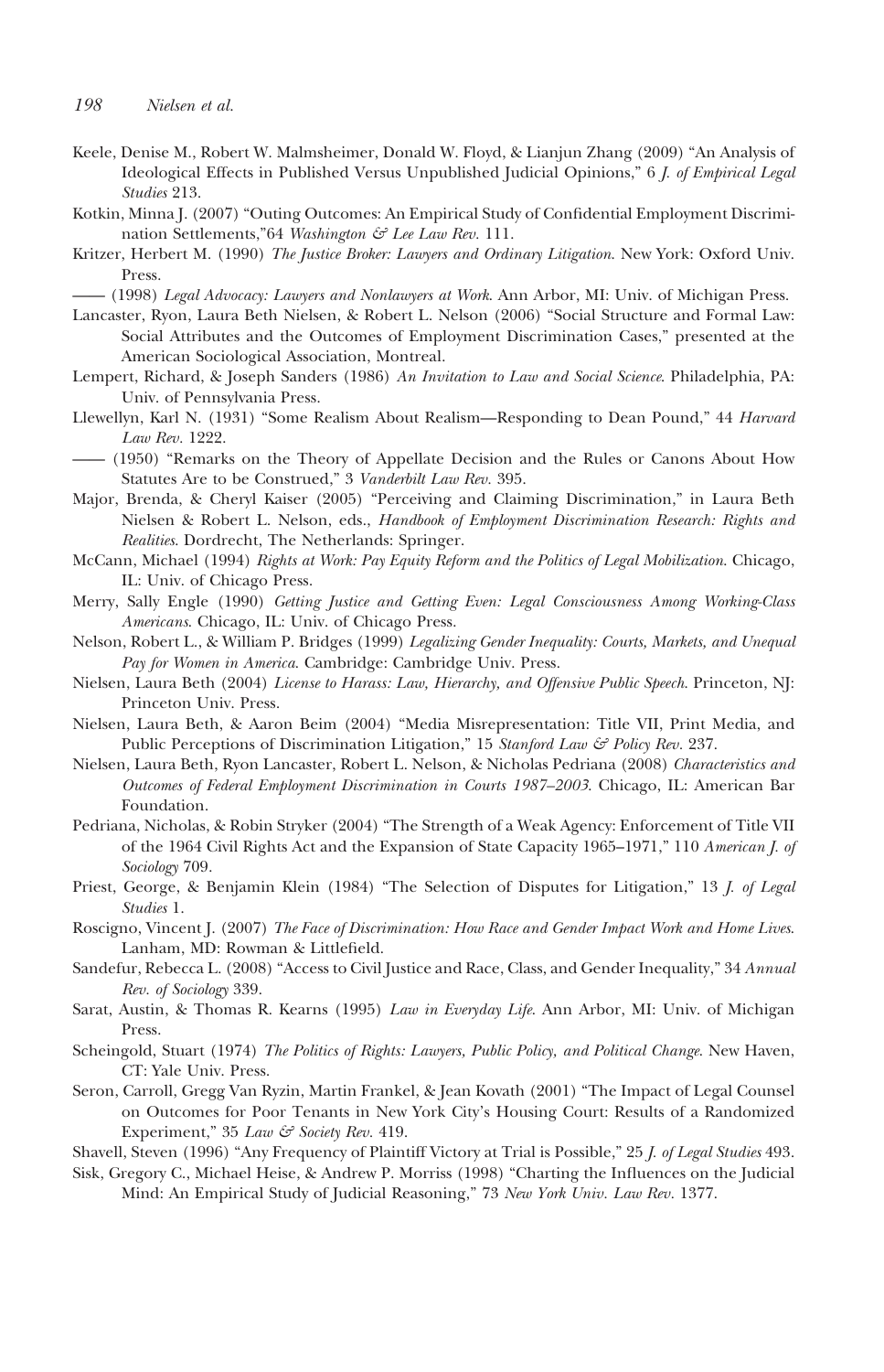- Skaggs, Sheryl (2008) "Producing Change or Bagging Opportunity? The Effects of Discrimination Litigation on Women in Supermarket Management," 113 *American J. of Sociology* 1148.
- Skrentny, John D. (1996) *The Ironies of Affirmative Action: Politics, Culture, and Justice in America*. Chicago, IL: Univ. of Chicago Press.

—— (2002) *The Minority Rights Revolution*. Cambridge: Harvard Univ. Press.

- Stryker, Robin (2007) "Half Empty, Half Full, or Neither: Law, Inequality, and Social Change in Capitalist Democracies," in John Hagan, ed., *Annual Review of Law & Social Science*. Palo Alto, CA: Annual Reviews.
- Stryker, Robin, Martha Scarpellino, & Mellisa Holtzman (1999) "Political Culture Wars 1990s Style: The Drum Beat of Quotas in Media Framing of the Civil Rights Act of 1991," 17 *Social Stratification & Mobility* 33.

Tyler, Tom R. (1990) *Why People Obey the Law*. New Haven, CT: Yale Univ. Press.

Zemans, Frances Kahn (1983) "Legal Mobilization: The Neglected Role of the Law in the Political System," 77 *American Political Science Rev.* 690.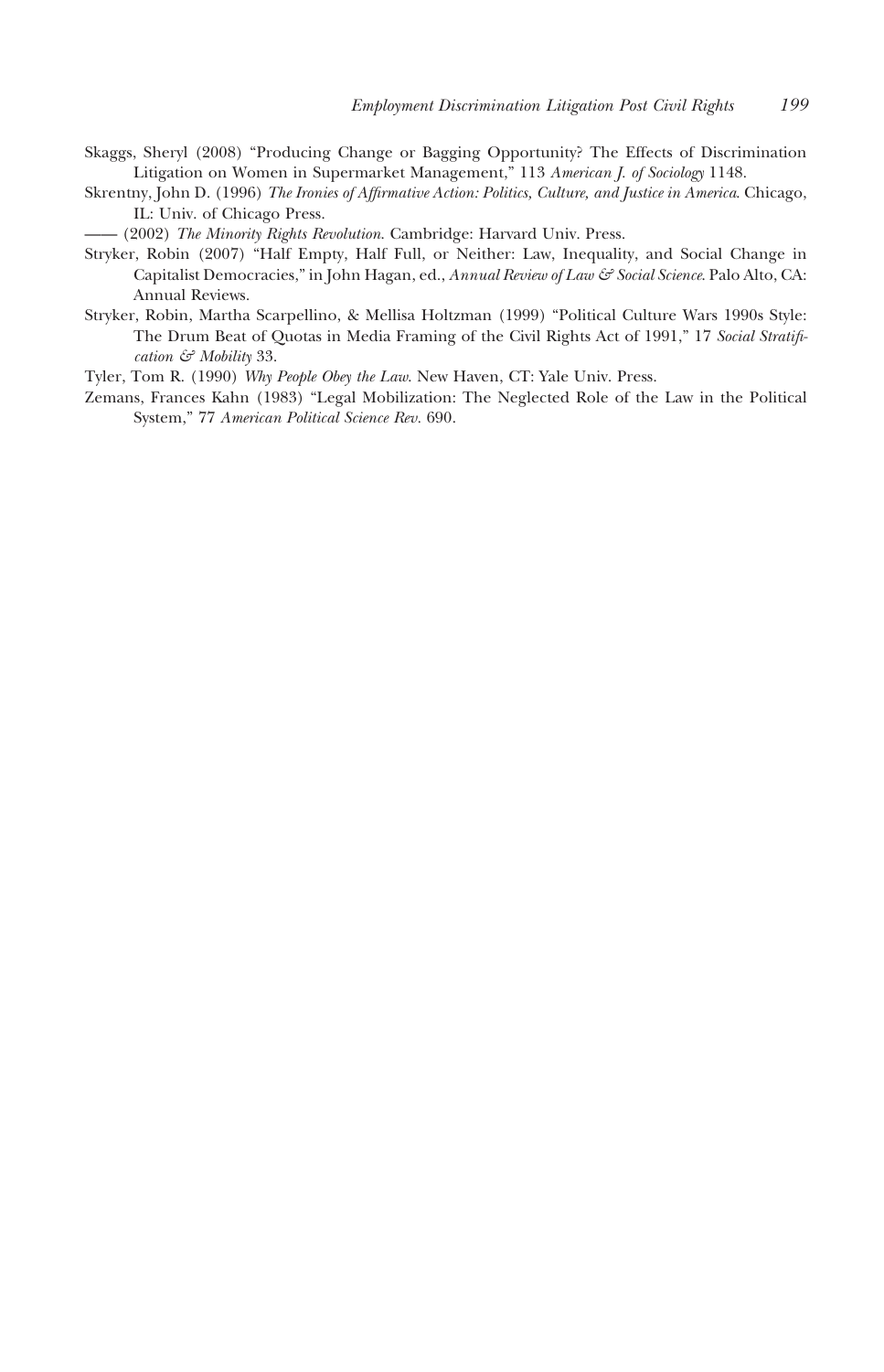Appendix: Descriptive Statistics, Independent Variables

| Variable                        | Mean  | SD     | Min              | Max            |
|---------------------------------|-------|--------|------------------|----------------|
| White                           | 0.286 | 0.452  | $\boldsymbol{0}$ | 1              |
| <b>Black</b>                    | 0.380 | 0.486  | $\theta$         | $\mathbf{1}$   |
| Other nonwhite                  | 0.334 | 0.472  | $\overline{0}$   | $\mathbf{1}$   |
| Male                            | 0.489 | 0.500  | $\theta$         | $\mathbf 1$    |
| Manager, professional           | 0.304 | 0.460  | $\boldsymbol{0}$ | $\mathbf 1$    |
| Sales, service, office          | 0.447 | 0.497  | $\overline{0}$   | 1              |
| Blue collar and other           | 0.249 | 0.432  | $\theta$         | 1              |
| Age                             | 38.48 | 10.874 | 18               | 76             |
| Job tenure                      | 6.46  | 8.330  | $\boldsymbol{0}$ | 48             |
| Member of union                 | 0.091 | 0.288  | $\boldsymbol{0}$ | 1              |
| Private defendant               | 0.755 | 0.430  | $\boldsymbol{0}$ | $\mathbf{1}$   |
| Title VII-Race                  | 0.401 | 0.490  | $\theta$         | 1              |
| Title VII—Sex                   | 0.364 | 0.481  | $\theta$         | 1              |
| Title VII—Retaliation           | 0.336 | 0.473  | $\theta$         | 1              |
| Title VII—Other                 | 0.166 | 0.372  | $\theta$         | $\mathbf{1}$   |
| ADEA-Age                        | 0.224 | 0.418  | $\theta$         | $\mathbf 1$    |
| ADEA-Retaliation                | 0.061 | 0.241  | $\theta$         | $\mathbf 1$    |
| ADA-Disability                  | 0.191 | 0.394  | $\theta$         | $\mathbf{1}$   |
| ADA-Retaliation                 | 0.050 | 0.219  | $\boldsymbol{0}$ | $\mathbf 1$    |
| 42 U.S.C. § 1981                | 0.188 | 0.391  | $\boldsymbol{0}$ | 1              |
| 42 U.S.C. § 1983                | 0.074 | 0.263  | $\theta$         | 1              |
| Constitutional case             | 0.050 | 0.220  | $\theta$         | 1              |
| Other statute                   | 0.352 | 0.478  | $\theta$         | $\mathbf 1$    |
| Hiring                          | 0.086 | 0.282  | $\theta$         | $\mathbf 1$    |
| Firing                          | 0.605 | 0.489  | $\boldsymbol{0}$ | 1              |
| Sexual harassment               | 0.171 | 0.377  | $\boldsymbol{0}$ | $\mathbf 1$    |
| Conditions of employment        | 0.599 | 0.490  | $\theta$         | 1              |
| Pay                             | 0.136 | 0.343  | $\theta$         | 1              |
| Index of legal effort           | 1.436 | 0.671  | $\theta$         | $\overline{2}$ |
| Specific individual perpetrator | 0.566 | 0.496  | $\overline{0}$   | $\mathbf{1}$   |
| Disparate impact theory         | 0.040 | 0.196  | $\overline{0}$   | $\mathbf{1}$   |
| <b>EEOC</b> A categorization    | 0.097 | 0.400  | $\overline{0}$   | $\mathbf{1}$   |
| <b>EEOC</b> B categorization    | 0.233 | 0.500  | $\overline{0}$   | $\mathbf{1}$   |
| EEOC C categorization           | 0.156 | 0.467  | $\overline{0}$   | $\mathbf{1}$   |
| EEOC no categorization          | 0.513 | 0.500  | $\boldsymbol{0}$ | $\mathbf 1$    |
| EEOC supported                  | 0.043 | 0.204  | $\theta$         | $\mathbf{1}$   |
| EEOC not supported              | 0.162 | 0.369  | $\theta$         | 1              |
| EEOC no finding                 | 0.795 | 0.404  | $\theta$         | $\mathbf 1$    |
| Only pro se                     | 0.148 | 0.355  | $\theta$         | $\mathbf 1$    |
| Gained counsel                  | 0.077 | 0.267  | $\boldsymbol{0}$ | $\mathbf 1$    |
| Lawyer throughout               | 0.775 | 0.418  | $\boldsymbol{0}$ | 1              |
| Collective actor                | 0.090 | 0.288  | $\boldsymbol{0}$ | 1              |
| Republican judge                | 0.521 | 0.500  | $\boldsymbol{0}$ | 1              |
| y1989                           | 0.025 | 0.158  | $\theta$         | 1              |
| y1990                           | 0.038 | 0.192  | $\theta$         | 1              |
| y1991                           | 0.034 | 0.182  | $\theta$         | $\mathbf 1$    |
| y1992                           | 0.050 | 0.220  | $\overline{0}$   | $\mathbf 1$    |
| y1993                           | 0.050 | 0.220  | $\overline{0}$   | $\mathbf{1}$   |